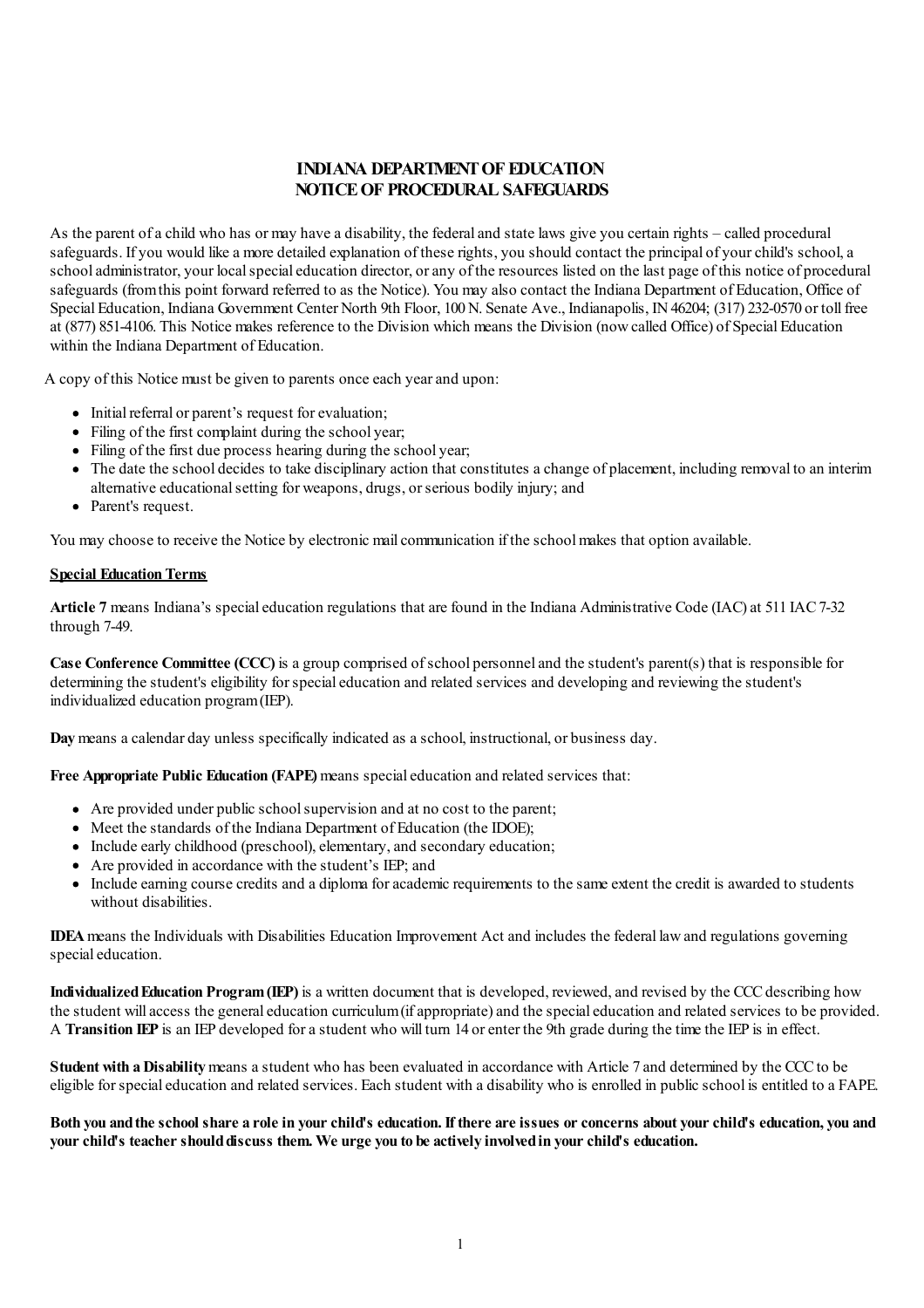## **WRITTEN NOTICE**

The school must give you written notice when it:

- Proposes to initiate or change the identification, evaluation, special education placement or anything related to providing a FAPE to your child; or
- Refuses to initiate or change the identification, evaluation, special education placement or anything related to providing a FAPE to your child.

This means the school must give you written notice when it proposes or refuses:

- To conduct an initial evaluation:
- To conduct a reevaluation;
- To determine/identify a child's initialeligibility; or
- To change something in your child's IEP, such as educational placement, special education or related services, or anything related to the provision ofa FAPE.

## **Notices\* andTimelines**

#### The **Notice ofInitial Evaluation** and **Notice of Reevaluation**must include:

- A statement that the school is proposing or refusing to conduct the initialevaluation or reevaluation;
- A description of each evaluation procedure, assessment, record, or report the school used as the basis for its proposed or refused action;
- A description of other factors relevant to the school's proposal or refusal to conduct the initialevaluation or reevaluation;
- If proposing to conduct an initialevaluation
	- A description ofany evaluation procedures the school proposes to conduct
	- The timeline for conducting the evaluation and convening the CCC meeting
	- $\circ$  An explanation of how to obtain a copy of the evaluation report, at no cost, at least five (5) school days prior to the initial CCC meeting and
	- An explanation of howto request a meeting with someone who can explain the results of the evaluation at least five (5) school days prior to the initial CCC meeting;
- If proposing to conduct a reevaluation
	- A description of the reevaluation process and
	- The timeline for conducting the reevaluation and convening the CCC meeting;
- If refusing to conduct the initialevaluation or reevaluation,an explanation of your right to contest the school's decision by requesting mediation ora due process hearing;
- A statement that the parent ofa student with a disability has protection under the proceduralsafeguard provision of 511 IAC7- 37-1; and
- A list ofsources for parents to contact forassistance in understanding Article 7.

**Timeline:** The **Notice** of Initial Evaluation and Notice of Reevaluation must be provided to the parent within 10 school days of the date the school receives the parent's request foran evaluation.

For initial educational evaluations, the **Notice of Initial Findings and Proposed Action** must include:

- A description and overall findings of each evaluation, procedure, assessment, record, or report the school used as the basis for the proposed initial eligibility;
- A description of the proposed eligibility; and
- An explanation of why the schoolmay propose this action (eligibility).

\* The actual names of these written notices may differ fromone schoolcorporation orcharterschool to another.

**Timeline:** The written notice before an initial CCC meeting must be received by the parent at least five (5) school days before the initial CCC meeting.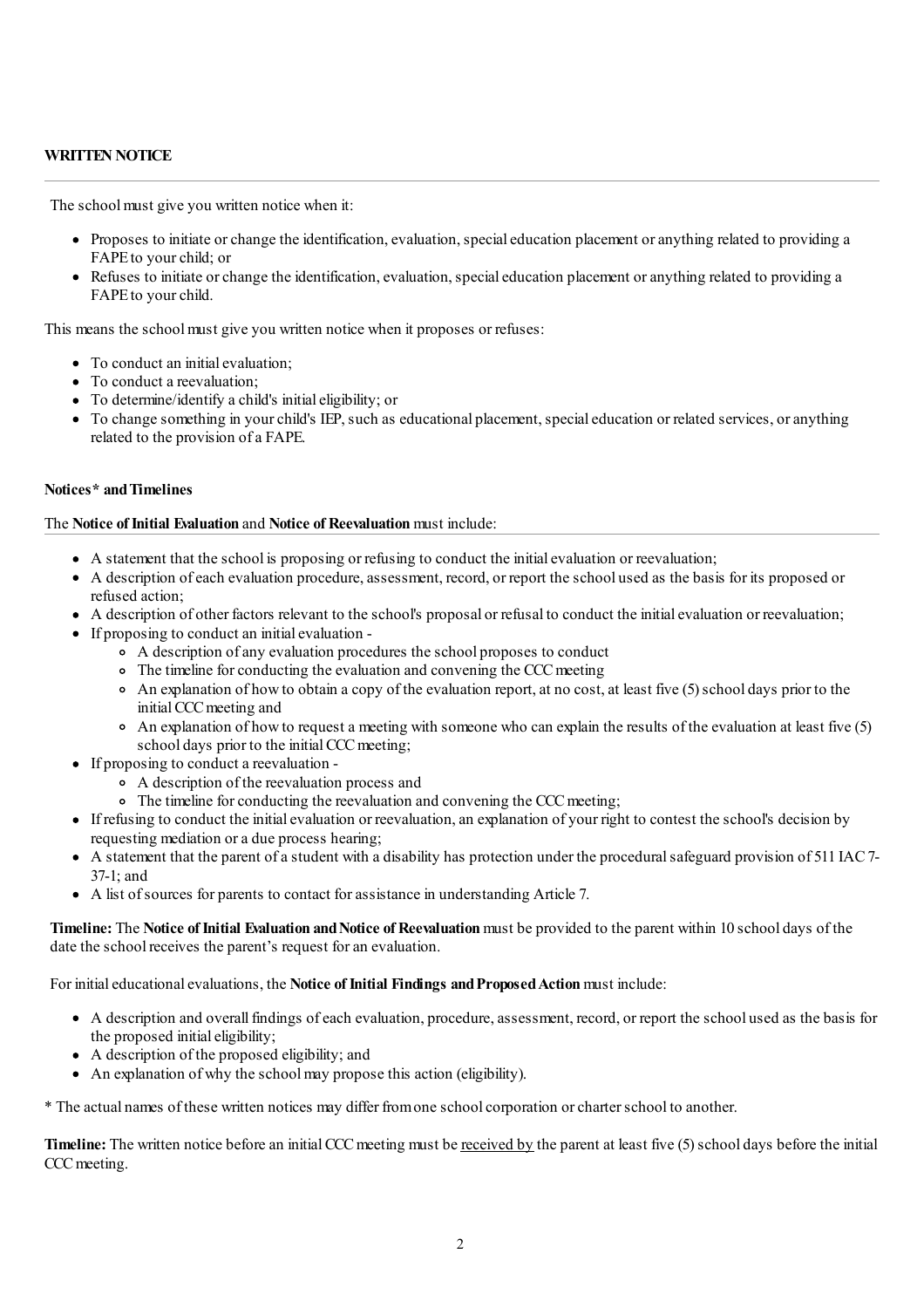The **Written Notice** about proposed or refused changes to an IEPmust include:

- A description of the action proposed or refused by the school;
- An explanation of why the school proposes or refuses to take the action;
- A description of each evaluation, procedure, assessment, record, or report the school used as a basis for the action proposed or refused;
- A description ofany other options the CCCconsidered and the reasons why those options were rejected;
- A description ofany other factors that are relevant to the school's proposal or refusal;
- A statement that the parent ofa student with a disability has protections under the proceduralsafeguards provisions described in 511 IAC7-37-1 and howyou may get a copy ofa description of the Notice;
- A statement that you have the right to challenge the proposed or refused action after receiving the written notice on any IEP subsequent to the initial IEP by:
	- requesting and participating in a meeting with a school officialwho has the authority to facilitate the disagreement,
	- initiating mediation, or
	- requesting a due process hearing;
- A statement that if you challenge the proposed IEP within 10 school days of receiving the written notice, the schoolmust continue to implement the current IEP (except as provided in 511 IAC 7-42-8(e) and (f) regarding newly enrolled students with an IEP from another school district);
- A statement that if you challenge the implementation of the IEP by requesting a meeting ormediation,and that method does not resolve the issue to yoursatisfaction, the schoolmay implement the IEP on the 11th instructional day after the meeting or mediation unless you request a due process hearing; and
- Sources for you to contact for assistance in understanding your rights

**Timeline:** The written notice about proposed or refused changes to an IEP must be provided to the parent at the conclusion of the CCC meeting or mailed to the parent after the CCC meeting. If mailed, the written notice must be received by the parent not later than 10 business days after the date of the CCC meeting.

All of the written notices must be printed in a format that is easy to read, be in language understandable to the general public, and be in your native language or other principle mode ofcommunication, unless it is clearly not feasible to do so. If this is not a written language, the school must take steps to ensure that the notice is translated orally or by other means into your native language or other mode of communication. If your language is not a written language, the school must assure and document that you understand the notice.

## **PARENTALCONSENT**

The school needs your **written consent** (youragreement) before it can do certain things with regard to yourchild's specialeducation program.

## **Consent** means:

- You have been fully informed, in your native language or other mode of communication, of all information regarding the action/activity for which yourconsent is sought.
- You understand and agree in writing to the action/activity for which the school is asking for yourconsent,and the document the schoolasks you to sign (to indicate yourconsent) includes a description of the action/activity for which consent is sought, a list of the records (if any) that will be released, and to whom.
- You understand the consent is voluntary on your part and you may revoke (withdraw) yourconsent at any time. If you revoke yourconsent, it is not retroactive and does not cancelan action that the school has already taken.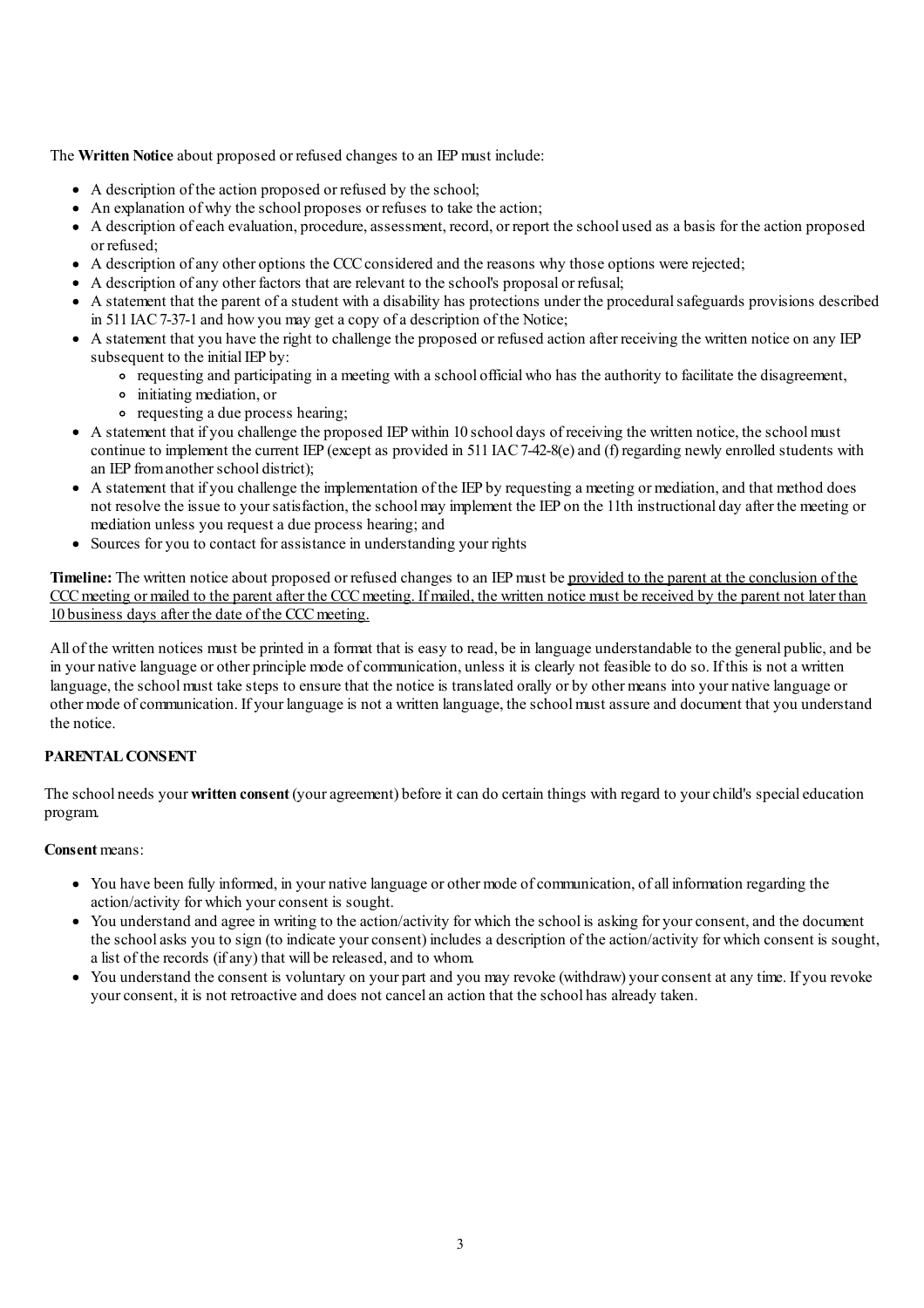## **The school must obtain your consent in the following seven (7)circumstances -**

#### **1. Before your childis evaluatedfor the first time**

The school cannot conduct an initial evaluation of your child to determine whether your child is eligible to receive special education and related services without first providing you with written notice of the proposed initialevaluation and obtaining your written consent. The school must make a reasonable effort to obtain your consent for an initial evaluation.

Your consent for initial evaluation does not mean that you are also giving consent for the school to provide special education and related services.

If yourchild is or will be enrolled in a public schooland you refuse to give consent foran initialevaluation or fail to respond to the school's request for your consent, the school may (but is not required to) utilize mediation or a due process hearing to obtain your consent. The school will not violate its obligation to locate, identify, and evaluate your child if it does not pursue mediation or a due process hearing.

## **2. Before the school can provide special education andrelatedservices for the first time**

The school must obtain your informed consent before providing special education and related services to your child for the first time. The schoolmust make a reasonable effort to obtain yourconsent for the initiation ofspecialeducation and related services. If you refuse to give consent for services to begin or if you fail to respond to the school's request for your consent, the school may not use mediation or a due process hearing to override the lack of consent.

If you do not provide consent and, as a result, the school does not provide special education and related services, the school is not in violation of the requirement to make a FAPE available to your child and is not required to have a CCC meeting or develop an IEP for the special education and related services for which the school sought your consent.

## 3. Before the school reevaluates your child, unless the school can demonstrate that it has taken reasonable steps to obtain your **consent but you have failedto respond**

If your child is found eligible and receives special education services, a reevaluation of your child must be considered at least once every three years. The school may reevaluate your child without your written consent if the school took reasonable steps to obtain your consent and you failed to respond.

If you refuse to consent to a reevaluation of yourchild, the schoolmay (but is not required to) utilize mediation ora due process hearing to override your refusal to consent. The school will not violate its obligation to locate, identify, and evaluate your child if it does not pursue mediation ora due process hearing.

## **4. Before the school can access your child's public benefits or insurance programor private insurance proceeds**

With your consent, the school may use Medicaid or other public benefits or insurance or your private insurance to provide or pay for special education or related services. If you decline to give consent for the school to bill Medicaid or your private insurance for covered services in yourchild's IEP or individualized family service plan (IFSP), the schoolmust continue to provide all required IEP or IFSP services at no cost to you.

#### **Your Rights and Protections**

- If you choose to give consent or later withdraw your consent, the school must continue to provide your child all required IEP or IFSP services at no cost to you.
- If you give consent, you have the right to withdrawyourconsent at any time.
- The school may not require you to enroll in Medicaid or other public health coverage programas a condition of providing IEP or IFSP services that it is required to provide at no cost to you.
- The school may not use your public benefits (Medicaid) or private insurance if doing so would:
	- exhaust the plan benefit limitations (for example, decrease the number of covered visits or cause you to pay for services outside ofschool that would otherwise be covered);
	- cause you to pay a deductible,co-payment or other out-of-pocket expense;
	- increase your premiumor lead to cancellation of benefits; or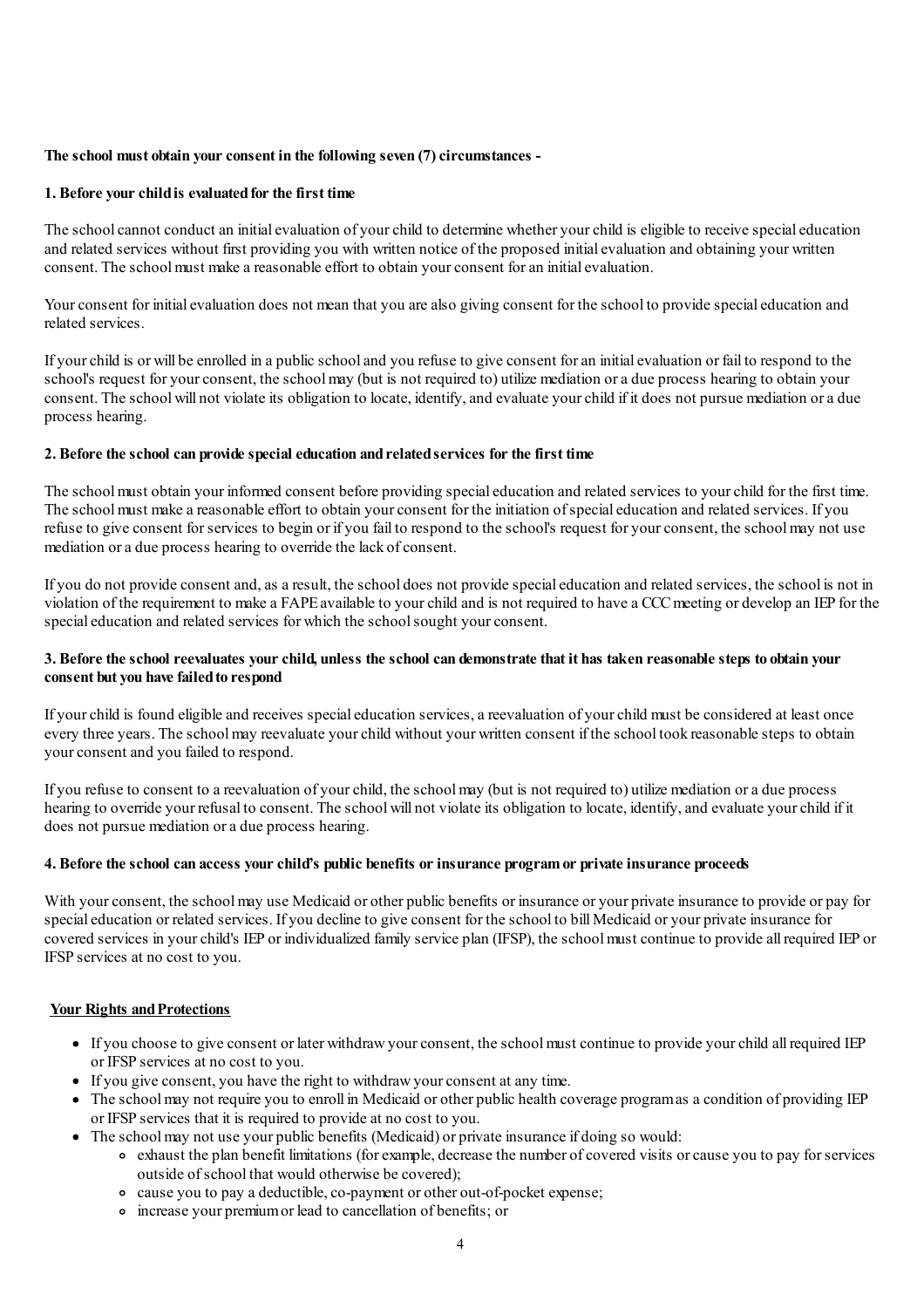jeopardize yourchild's eligibility for Medicaid home and community based waiverservices.

## 5. Before the school can release the student's educational records to officials of any participating agency that is providing or paying for transition services or invite to the CCC meeting a representative from any participating agency (other than a public agency) who **may be providing or paying for transition services**

If yourchild will turn 14 orenter the 9th grade during the time the IEP is in effect, the CCCmust develop a Transition IEP designed to help prepare your child to make the transition from secondary to post-secondary life. There are a number of agencies that assist students with transition services. The schoolmust obtain your written consent before sharing yourchild's educational records with Vocational Rehabilitation Services orany other participating agency that may be providing or paying for transition services. When the CCCis developing or revising a Transition IEP and it is appropriate to include a representative ofany participating agency that may provide or pay for transition services, the schoolmust obtain yourconsent before inviting the agency representative(s) to the CCC meeting.

## 6. Before the school district of legal settlement and the school district where the nonpublic (private) school is located can exchange **information about a student who has been unilaterally enrolledin a nonpublic school**

If you unilaterally enroll yourchild in a nonpublic school in a school district other than yourchild's school district of legalsettlement, the school district where the nonpublic school is located is responsible for locating, identifying, evaluating, and if eligible, making services available to your child. If at any time, the school district serving the nonpublic school and the school district of legal settlement need to share information about a student, you must provide your written consent before this can occur.

## 7. Before the public agency representative, teacher of record, general education teacher, or instructional strategist (individual who can interpret instructional implications of the evaluation) may be excused from attending and participating in all or part of a CCC **meeting**

The school must obtain your written consent before any of the four required school CCC participants may be excused from all or part ofa CCC. With youragreement the membermay be excused if:

- The member's area of the curriculum or related service is not being modified or discussed in the CCC meeting; or
- The CCC meeting involves modification to or discussion of the member's area of the curriculum or related service and the memberagrees to attend the relevant part of the meeting, orsubmits written input into the development of the IEP to you and other CCC members prior to the CCC meeting.

#### Your consent is not required-

- When the school reviews existing data or information as part of an initial evaluation or a reevaluation;
- When the school administers a test or other assessment that is given to all children unless consent is required of all parents;
- When a teacher orspecialist administers a screening instrument to determine appropriate instructionalstrategies forcurriculum implementation;
- When progress monitoring data is collected forstudents participating in a response to intervention process; or
- When the school proposes to change yourchild's identification, placement, specialeducation, related services, or the provision ofa FAPE(but see section below- 'What happens if I disagree with the action the school is proposing or refusing in a subsequent IEP?')

## **Can Idecline to consent?**

Yes. However, if you decline to consent to an initialevaluation or reevaluation the schoolcan ask you to engage in mediation on the issue or it can initiate a due process hearing. The school may not use mediation or due process if you decline to consent to the initial provision of special education and related services.

#### **Can Iwithdraw(revoke) my consent after it has been given?**

Yes. You have the right to change your mind. Giving consent is voluntary. You can revoke (withdraw) your consent in writing at any time. Your written revocation should be sent to the school or the specialeducation director. If you revoke yourconsent, it is not retroactive and does not cancelan action that the school has already taken.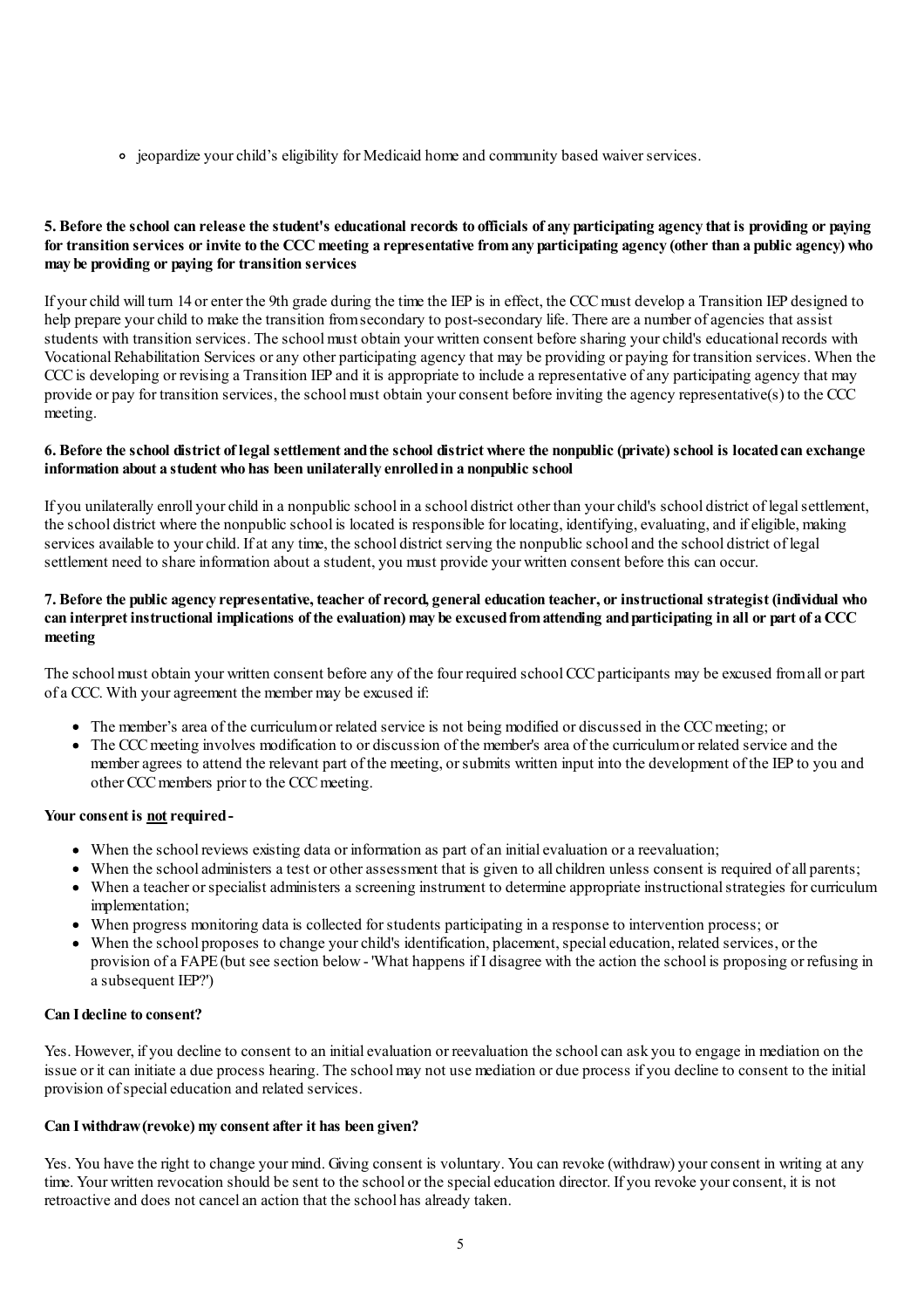## **What happens ifIrevoke my consent for services?**

By revoking your consent for services, you are telling the school to stop providing **all** special education and related services. This includes all special instruction, related services, accommodations, adaptations, modifications, and anything else provided in the student's IEP. You cannot revoke consent for only some of the special education services.

After notifying the school that you are revoking your consent, the school must provide you with a written notice that they will no longer be providing services to the student and that they willstop providing services 10 school days after you receive the school's written notice. After 10 school days, the student will be placed in general education without an IEP, and the student is no longer considered to be a student with a disability. This means that the student will be held to the same standards of accountability, expectations, and disciplinary consequences as any other student without a disability.

## **What ifIlater change my mindanddecide Iwant the student to begin receiving special education services again?**

You must request and consent to an initial evaluation, and the case conference committee must determine that the student is eligible for special education and related services. See the section on Evaluations for more information.

#### **What are the limitations on my consent?**

The schoolmust ensure that your refusal to consent to one service oractivity does not deny you or yourchild the right to receive other services, benefits, or activities provided by the school.

## **What happens ifIdisagree with the action the school is proposing or refusing in a subsequentIEP?**

When the school proposes or refuses an action concerning you child's special education and related services, it must provide written notice to the parent at the conclusion of the CCC meeting or mail the notice to the parent after the CCC meeting. If mailed, the written notice must be received by the parent not later than 10 business days after the date of the CCC meeting. If you disagree with the proposed action described in the written notice, you may:

- Request and participate in a meeting with a school officialwho has the authority to resolve the disagreement;
- Initiate mediation: or
- Request a due process hearing.

If you take any of these actions within 10 school days after receiving the written notice, the schoolcannot take the proposed action and must continue to implement the student's current IEP.

If you challenge the implementation of the IEP by requesting a meeting ormediation,and that method does not resolve the issue to your satisfaction, the school may implement the IEP on the 11th instructional day after the meeting or mediation unless you request a due process hearing.

If you fail to take any of these actions within 10 school days after receiving the written notice, the schoolmay implement (take) the proposed action.

You may take any of these actions after 10 school days of the date you receive the written notice, but the school will implement the proposed action.

## **EVALUATIONS**

An educationalevaluation is a procedure to collect information about a child to determine ifa student has a disability and informthe CCC about your child's special education and related service needs. The information is gathered from a variety of sources (including from parents) and through a variety of assessment instruments.

#### **Initial Educational Evaluation**

If you suspect your child has a disability and requires special education and related services, you may request that the school conduct an initial educational evaluation of your child. A comprehensive evaluation must be conducted before the CCC can determine ifa student is eligible forspecialeducation and related services. Your written consent is required before the schoolcan conduct the evaluation.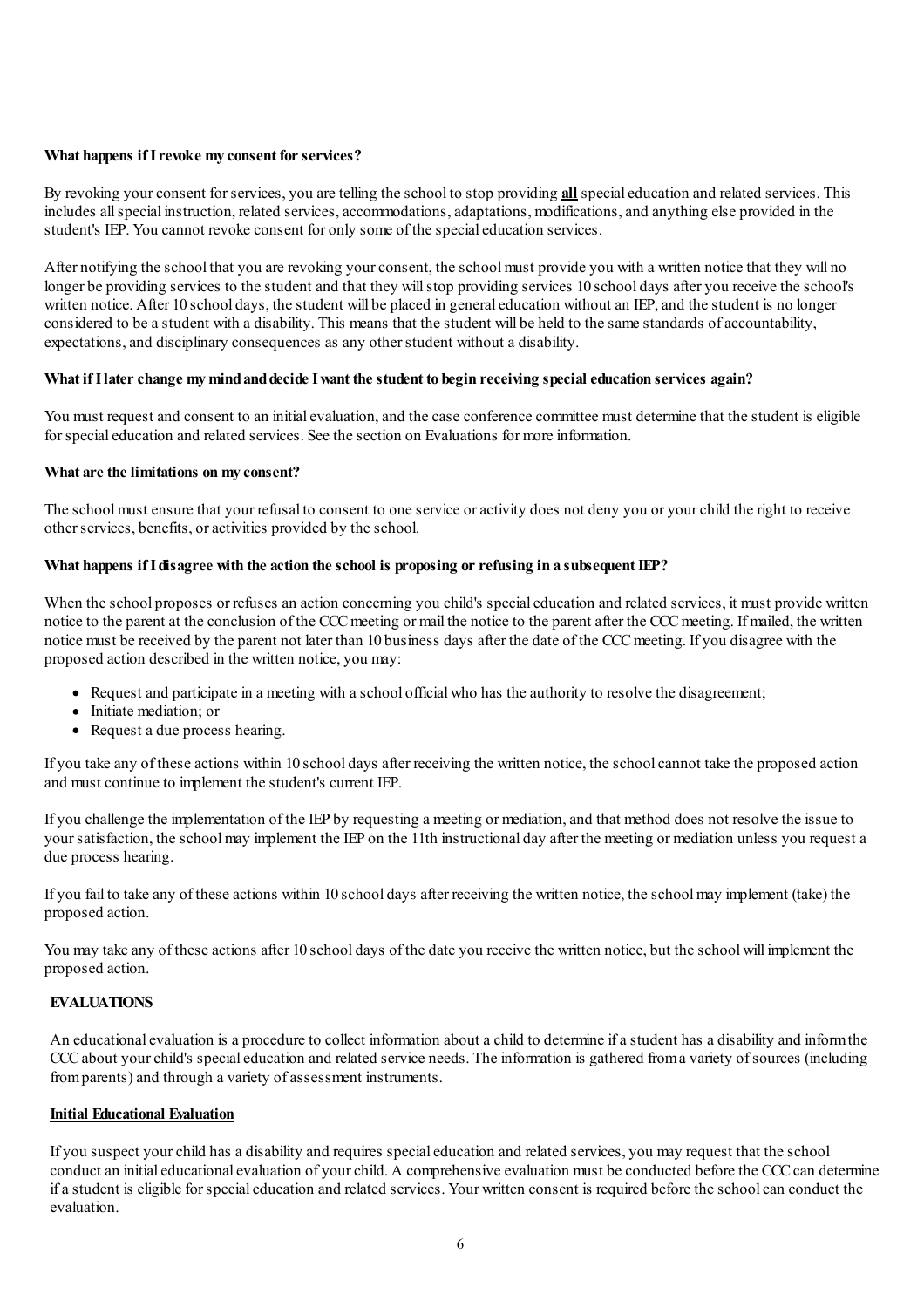#### **Howdo Irequest an initial educational evaluation?**

You may request that the school conduct an initial educational evaluation of your child by:

- sending a signed written request to licensed school personnel (e.g., teacher, principal, guidance counselor, orschool psychologist), or
- making a verbal request to licensed school personnel.

The schoolmust send you written notice about the evaluation and obtain your written consent before conducting the evaluation.

#### **What are the timelines for an initial evaluation?**

The initial evaluation must be conducted and the CCC convened within 50 school days of the date the school receives your written consent. If your child has participated in a response to intervention (RtI) process and has not made adequate progress within an appropriate period of time, and the school initiates a request for an educational evaluation, the school must conduct the initial evaluation and convene the CCCwithin 20 school days of the date it receives your written consent.

## How do I get a copy of the initial evaluation report and can I meet with someone who can explain the evaluation results to me before **the initial CCC meeting?**

At the time you provide your written consent for the initialevaluation, you may request that the school provide you with a copy of the evaluation report and/or request a meeting with someone who can explain the evaluation results prior to the initial CCCmeeting. Upon your request, the schoolmust provide you with a copy of the report and arrange a meeting with someone who can explain the evaluation results. Both of these things must occur at least 5 school days prior to the initial CCC meeting. If you do not request that a copy of the report be provided prior to the CCC meeting, the school will provide you with a copy at the initial CCC meeting.

#### **Reevaluation**

If yourchild is found eligible and receives specialeducation services, the CCCmust consider yourchild's need for reevaluation at least once every three years, unless you and the school agree that reevaluation is not necessary. If, at any time during the three-year period, you believe a reevaluation is needed, you may ask (verbally or in writing) licensed personnel fora reevaluation. The schoolmust provide you with written notice about the reevaluation and must obtain yourconsent before conducting the reevaluation. Unless the reevaluation is being conducted to reestablish yourchild's eligibility, the reevaluation must be conducted and the CCCmust convene within 50 school days of the date the school receives your written consent. Your consent for a reevaluation is not required if the school has made reasonable efforts to obtain yourconsent and you failed to respond.

Unless you and the school agree otherwise, a reevaluation to reestablish your child's eligibility may not occur more than one time a year.

#### **Independent Educational Evaluation**

You have the right to request an independent educational evaluation of your child at the school's expense if you disagree with the school's evaluation. Upon your request foran independent educationalevaluation, the schoolmust provide you with information about where an independent educational evaluation may be obtained and the criteria that apply to independent educational evaluations.

If you obtain an independent educationalevaluation at public expense, the results of the evaluation must be considered by the CCC and may be used in a due process hearing.

#### **What** is an independent educational evaluation?

An "independent educationalevaluation" or IEEmeans an evaluation conducted by a qualified evaluator who is not employed by the school that provides your child's education.

#### **What does "at public expense" mean?**

"At public expense" means that the schooleither pays for the fullcost of the evaluation orensures that the evaluation is otherwise provided at no cost to you.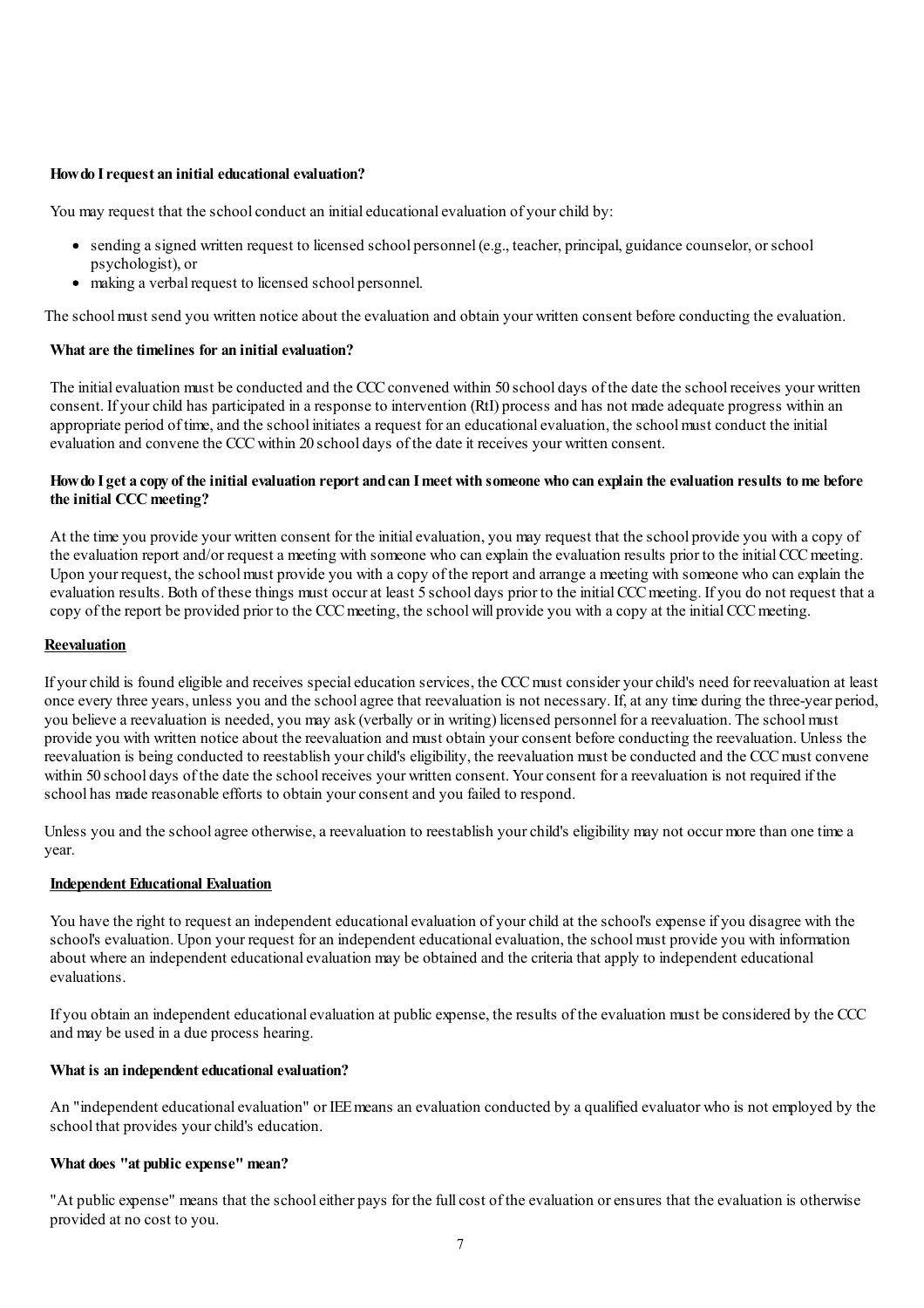#### **What happens ifIrequest an independenteducational evaluation at public expense?**

If you request an IEEat public expense, the schoolmust, within 10 business days of receiving your request,either:

- notify you in writing that it will pay foran IEE, or
- initiate a due process hearing to have a hearing officer decide if the school's evaluation is appropriate.

If you request an IEE, the school may ask for the reason(s) that you disagree with the school's evaluation. However, your explanation is not required, and the school may not delay either providing the IEE at public expense or asking for a due process hearing to defend its evaluation.

If the school initiates a due process hearing and the decision of the hearing officer is that the school's evaluation is appropriate, you still have the right to an IEE, but the schoolwill not pay for it.

#### **Howmany independenteducational evaluations may Irequest?**

You are entitled to only one (1) IEE at public expense each time the school conducts an evaluation with which you disagree.

## **What ifI obtain an independenteducational evaluation at my own expense?**

If you obtain an IEEat your own expense and the evaluation complies with the school's criteria foran evaluation, the results of the evaluation must be considered by the CCC. You may also use the results ofa privately obtained IEEin a due process hearing regarding yourchild.

You have the right to request a due process hearing to obtain reimbursement for the expense of the IEE. The hearing officer will determine if you are entitled to reimbursement. However, the hearing officer cannot order reimbursement if the privately obtained IEE did not meet the school's criteria for an evaluation, unless applying those criteria would deny your right to an IEE.

#### **What are the criteria for an independenteducational evaluation?**

Ifan IEEis paid for by the school, the criteria under which the evaluation is obtained, including the location of the evaluation and the qualifications of the evaluator, must be the same as the criteria the school uses when it conducts an evaluation, to the extent the criteria are consistent with your right to an IEE. Except for these criteria, the schoolmay not impose conditions or timelines related to obtaining an IEEat public expense.

#### **CASECONFERENCECOMMITTEEMEETINGS**

The CCCis a group of individuals that includes **you** and school personnel. The CCCis responsible for determining the student's eligibility,and ifeligible, developing the student's IEP (including a Transition IEP). In developing an IEP, the CCCmust considera variety of generaland special factors and determine the specialeducation and related services that willmeet the student's unique needs, as well as address all of requisite IEP components. The school must take whatever action is necessary (including providing an interpreter) to make sure you understand what happens in the CCC meeting.

#### **What are my rights andresponsibilities as a member of the CCC?**

- You have the right to participate in all CCC meetings for your child until he or she reaches 18 years of age. You have the right to participate after the student turns 18 if you have obtained guardianship of or have been appointed as the educational representative for the student.
- You have the right to request that the CCC meet if you believe that a required component of the student's IEP needs to be changed to ensure the provision ofa FAPE.
- You have the right to have the CCC meeting scheduled at a mutually agreed upon date, time, and place.
- If you want to participate, but cannot attend the CCCmeeting in person, you may participate by telephone or othermeans.
- You may bring other individuals that you believe have knowledge orspecialexpertise about yourchild to any CCCmeeting.

#### **When must the CCC meet?**

Within 50 school days fromreceipt of your written consent foran initialeducationalevaluation or reevaluation (unless the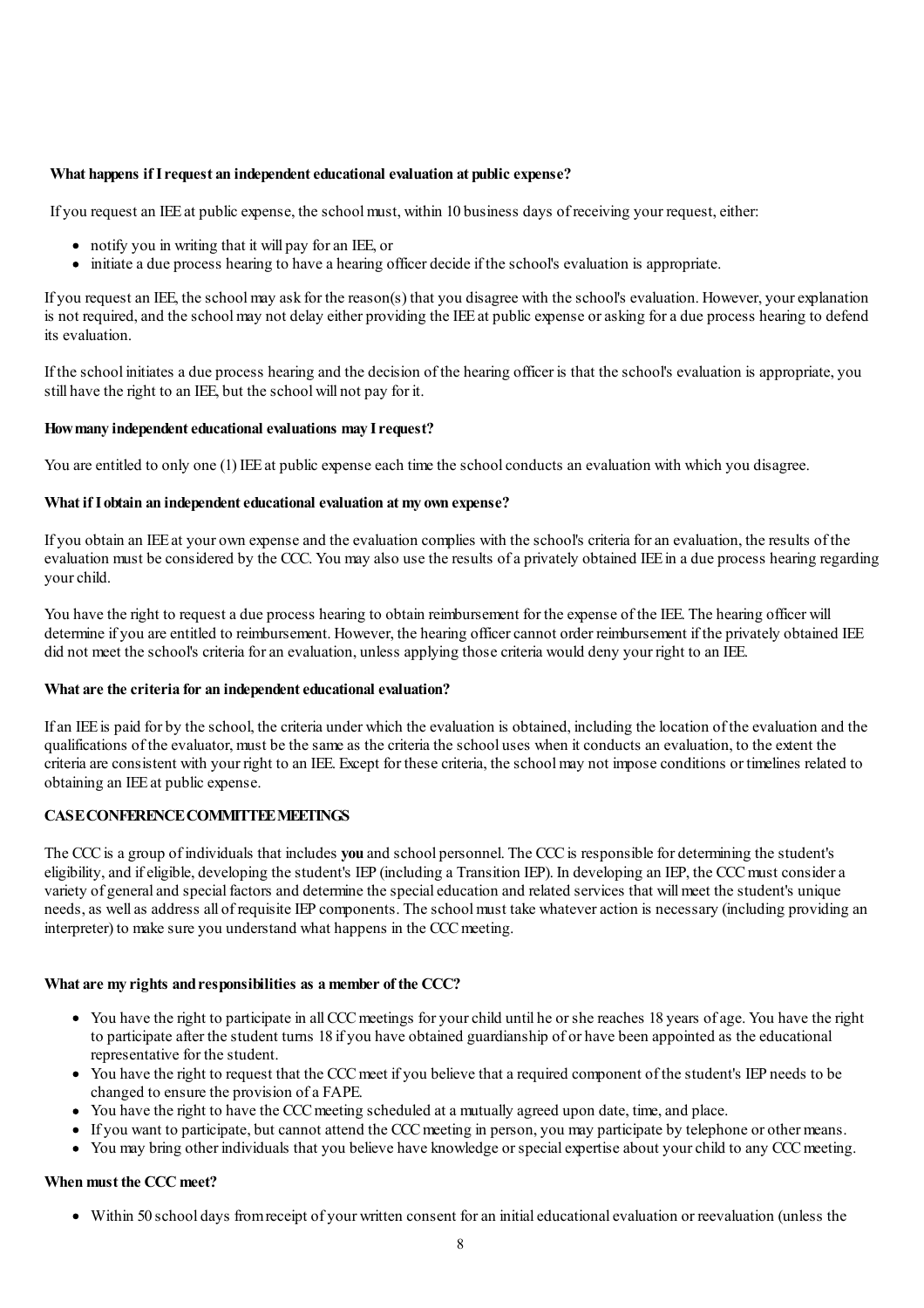reevaluation is to reestablish the student's eligibility).

- At least annually.
- Upon the request of the parent or the schoolwhen either believes that a required component of the student's IEP should be changed to ensure the provision ofa FAPE.
- Within 10 school days ofa student's enrollment when the student had been receiving specialeducation services in the previously attended school.
- Within 10 school days ofa disciplinary change of placement to determine if the student's behavior is a manifestation of the student's disability.
- To determine the interimalternative educationalsetting (IAES), unless the IAES is already identified in the student's IEP.
- At least every 60 school days when the student receives services in a homebound oralternative setting.

## **CONFIDENTIALITYOFANDACCESS TOEDUCATIONALRECORDS**

The Family Educational Rights and Privacy Act of 1974 (FERPA), as well as other state and federal laws, govern the confidentiality of a student's educational records. The school must protect the confidentiality of personally identifiable information concerning your child during the collection, storage, and destruction of information. A school official is responsible for ensuring the confidentiality of information and has received training in these procedures. The school provides training regarding confidentiality to anyone on the staff who collects or maintains this information, and must maintain a current list of the names and positions of school employees who have access to personally identifiable information in yourchild's educational record. This list is available for public inspection. The school must keep a record of those persons, except parents and authorized employees of the school district, who obtain access to a student's record, including names, dates, and purposes for the access. The school must also provide you, upon your request, with a list of the types and locations of education records collected, maintained, or used by the agency.

## **Terms**

**Directory Information** Information means information about a student contained in the student's educational record that would not generally be considered harmful oran invasion of privacy if disclosed that can be made public without yourconsent in accordance with the school's policy. It includes information such as name, address, grade level, field of study, dates of attendance, and similar data.

**Educational Record**means records directly related to a student and maintained by the school orsomeone acting on the school's behalf. Educational records include, among other things, test protocols that contain personally identifiable information regarding a student or the student's IEP, audio clips, video clips, scanned images, and other electronically recorded or produced information, but do not include records of instructional, supervisory, administrative, or ancillary personnel that remain in the sole possession of the maker, are used only as a personal memory aid, and are not accessible to or revealed to any other person.

**Personally Identifiable Information** means information by which it is possible to identify a student with reasonable certainty including, but not limited to, the following:

- the name of the student, the student's parent, or any other family member;
- the address of a student;
- a personal identifier such as the student's social security or student identification number; and
- a list of personal characteristics, including disability designation that would make it possible to identify the student with reasonable certainty.

## **Access ToYour Child's Educational Record**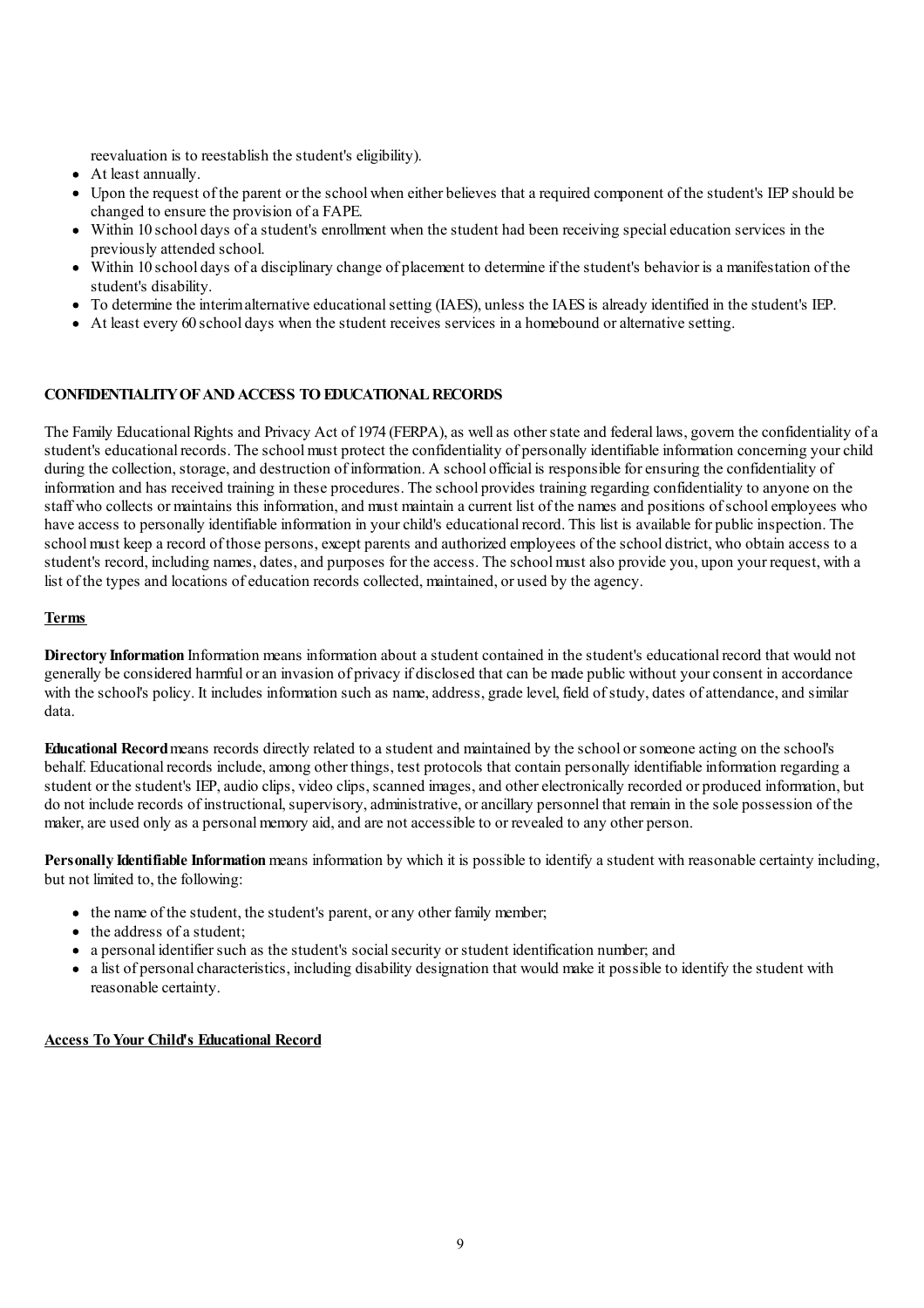## **Do Ihave the right to see my child's educational record?**

You or your representative has the right to inspect and review your child's educational record with respect to the identification, evaluation,educational placement and provision of FAPEto yourchild. The schoolmust let you look at yourchild's record unless the court has decided you cannot see themor yourchild has turned 18 years old (and no guardian has been appointed). Yourchild's noncustodial parent has the same access right unless the school has received a court order terminating or restricting the non-custodial parent's access to the record. Ifa record includes information that concerns yourchild and otherchildren, you have the right to review only the information about yourchild.

The schoolcannot unnecessarily delay the opportunity for you to look at the record and must showyou the record within 45 calendar days of your request **or** prior to any case conference committee meeting, resolution session, or due process hearing. The right to inspect and revieweducational records includes the right to:

- an explanation and interpretation of your child's record from school personnel;
- have other arrangements made to review and inspect, including obtaining a copy of the record, if the school's failure to provide those copies deprives you of the opportunity to reviewand inspect the record;
- a copy of the record if you are involved in a pending due process hearing; and
- have someone inspect and reviewthe record for you (with yourconsent).

The school may charge you for copies of the record, except for a copy of the evaluation report and IEP, but cannot charge more than the actual cost of duplication. The fee must not prevent you from seeing the record or exercising your rights to review or inspect the records. The school cannot charge a fee to search for records.

### Does the school have to obtain my consent every time it wants to disclose personally identifiable information about my child?

The schoolmust obtain your written consent before any personally identifiable information about yourchild may be released to any person not otherwise entitled under FERPA to have access to it or used forany purpose other than meeting requirements of the IDEA. An educationalagency or institution may not release information fromeducational records to participating agencies without parental consent unless authorized to do so under FERPA.

The schoolmay be required or permitted to disclose the student's educational record to others, such as to a newschool the student will be attending or to lawenforcement authorities when criminalactivity is reported. When a student transfers to a newschool, the student's record will include the current IEP and a statement concerning behaviors that required current or past disciplinary action. In othersituations,a statement concerning behaviors that required current or past disciplinary action will be transmitted in accordance with the policies on transmitting records of students without disabilities.

There are a number of situations in which the school may disclose personally identifiable information about your child without your consent. The school may disclose information without your consent to any of the following:

- $\bullet$  other authorized school officials or individuals acting on behalf of the school;
- another school where the student is enrolled or intends to enroll (but the school must take reasonable steps to notify you of the disclosure);
- federal or state education officials for audit, evaluation, accreditation, or enforcement purposes;
- in connection with financial aid sought by the student;
- state or local juvenile justice agencies in accordance with Indiana Code (IC) 20-33-7-3;
- an organization conducting a study on behalf of the federal or state education agencies;
- in response to a judicial order, lawfully issued administrative or judicial subpoena;
- the court (when the school has initiated legalaction against you or the student or when you or the student initiate a legal action against the school);
- appropriate parties in a health or safety emergency;
- an accrediting organization (to facilitate the organization's accrediting functions);
- a parent of a student under the age of 18; or
- a parent of a dependent student as defined by the Internal Revenue Code.

In addition, your consent is not necessary for the school to disclose directory information (name, address, grade level, etc.) for school pictures, vearbooks, award ceremonies, and similar events. A student's special education record is not directory information.

If you refuse to consent to disclosure of personally identifiable information when the school believes that sharing such information is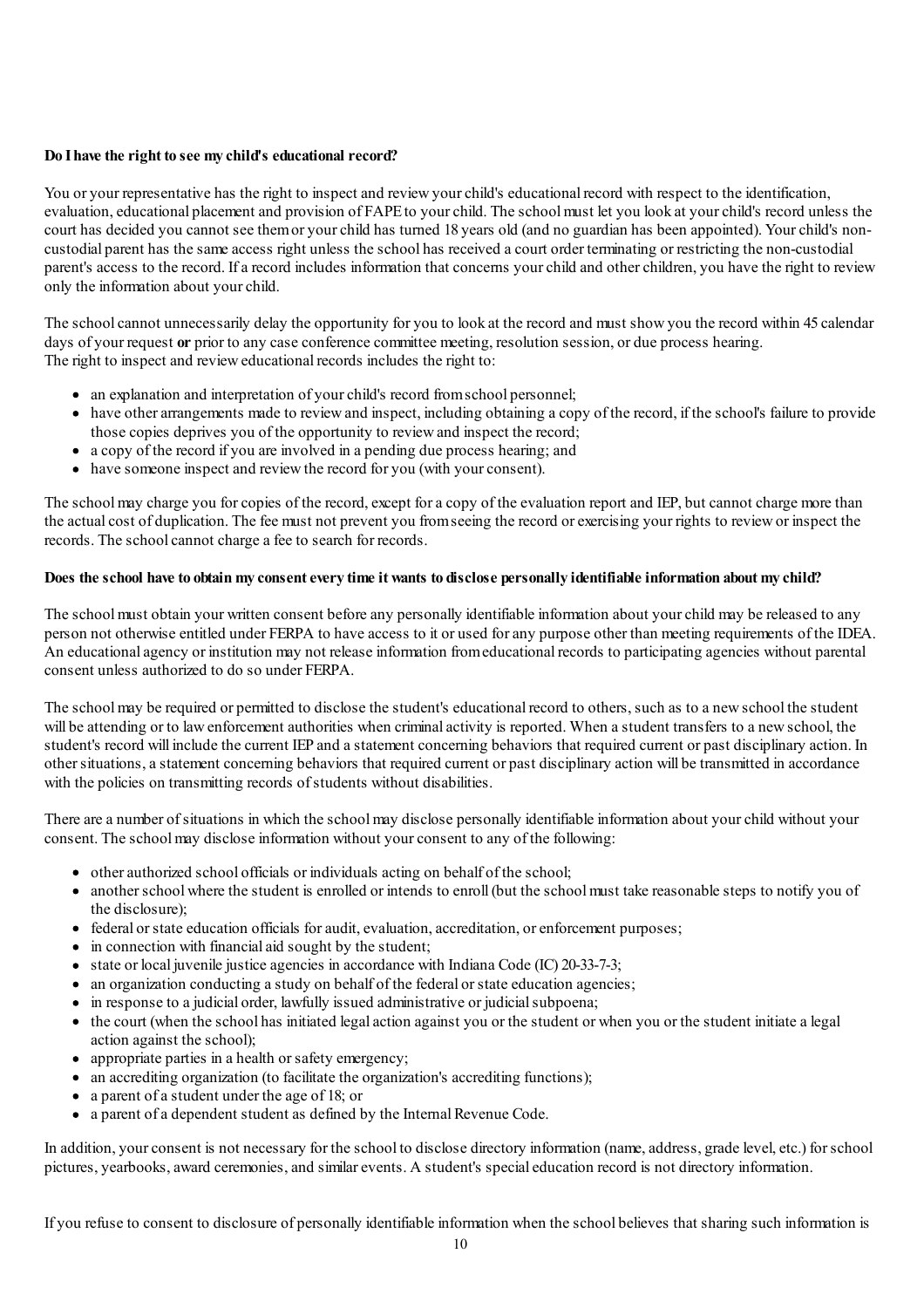necessary, the schoolmay initiate a due process hearing to have the disclosure authorized. If you believe the school has violated a rule governing educational records, you may file a complaint with the Family Policy Compliance Office, U.S. Department of Education 600 Independence Avenue, SW, Washington, D.C. 20202-5920.

#### **Do Ihave the right to reviewmy child's recordwhen he or she becomes an adultstudent?**

Until your child reaches age 18, you have access to all educational records maintained by the school. When a student turns 18 (and no guardian is appointed), or when he orshe becomes a student at a postsecondary educational institution, he orshe becomes an "eligible student" and rights under FERPA transfer to him/her. However, parents retain access to student records ofchildren who are their dependents for taxpurposes. Also, the schoolmust provide any notice required under IDEA to both the student and the parents when the child turns 18 years of age.

## **Amending (Changing) Something in Your Child's Educational Record**

## **Howdo Ichange or amendsomething in my child's educational record?**

If you believe that information in yourchild's educational record is inaccurate ormisleading or that it violates yourchild's privacy or other rights, you may ask the school to amend the record. Yoursigned and dated request foramendment must specify the information that you believe is inaccurate, misleading, or otherwise in violation of yourchild's rights and must be sent to the principal of your child's school or the local director of special education. Within 10 business days of receiving your request, the school will notify you whether or not it agrees to amend the record. If the school agrees, the record must be changed within a reasonable period of time.

## **What happens if the school turns down my request to change or amendmy child's educational record?**

If the school refuses to amend the record, it must notify you in writing within 10 business days after it receives your request to amend the record and advise you that you have the right to a hearing to challenge the information contained in the child's educational record. If you request a hearing to challenge information in yourchild's record, the schoolmust conduct the hearing. A hearing to amend a student's educational record is not the same as a specialeducation due process hearing and will be conducted according to the requirements of FERPA. The school must:

- hold the hearing within 15 business days after it has received the request for the hearing from you or the eligible student;
- $\bullet$  give you or the eligible student written notice, at least five (5) business days in advance, of the date, the time, and place, of the hearing; and
- give you or the eligible student a fulland fair opportunity to present evidence relevant to the issues raised. You or the eligible student may, at yours or the eligible student's own expense, be assisted or represented by one or more individuals of your choosing, including an attorney.

Any individual, including a school officialwho does not have a direct interest in the outcome of the hearing, may conduct the hearing. The hearing officer must issue his or her written decision within 10 business days after the hearing is conducted. The hearing officer's decision must be based solely on the evidence presented at the hearing, and must include a summary of the evidence and the reasons for the decision.

If,as a result of the hearing, the hearing officer decides that the information in question is inaccurate, misleading, ora violation of your child's rights, the schoolmust change the record and informyou in writing of the change. If the hearing officer determines the information in question is accurate and not misleading ora violation of yourchild's rights, the schoolmust informyou of your right to place a statement in yourchild's educational record commenting on the disputed information and reasons for your disagreement. The schoolmust keep yourstatement in the educational record foras long as the record is maintained and if records are disclosed to anyone, with your written consent, yourcomments willalso be disclosed.

#### **Destruction of Records**

The schoolmaintains a student's educational record forat least three years after the student exits fromthe specialeducation program.

The schoolwill informyou when personally identifiable information that the school has collected, maintained, or used is no longer needed to provide educationalservices to the student. You may request that the school destroy this information. Destruction of information means that the schoolwilleither physically destroy the information or remove the personal identifiers so that the information is no longer personally identifiable. However, the school is entitled to maintain a permanent record, including the child's name, address, phone number, grades, attendance records, classes attended, grade level completed and year completed, without time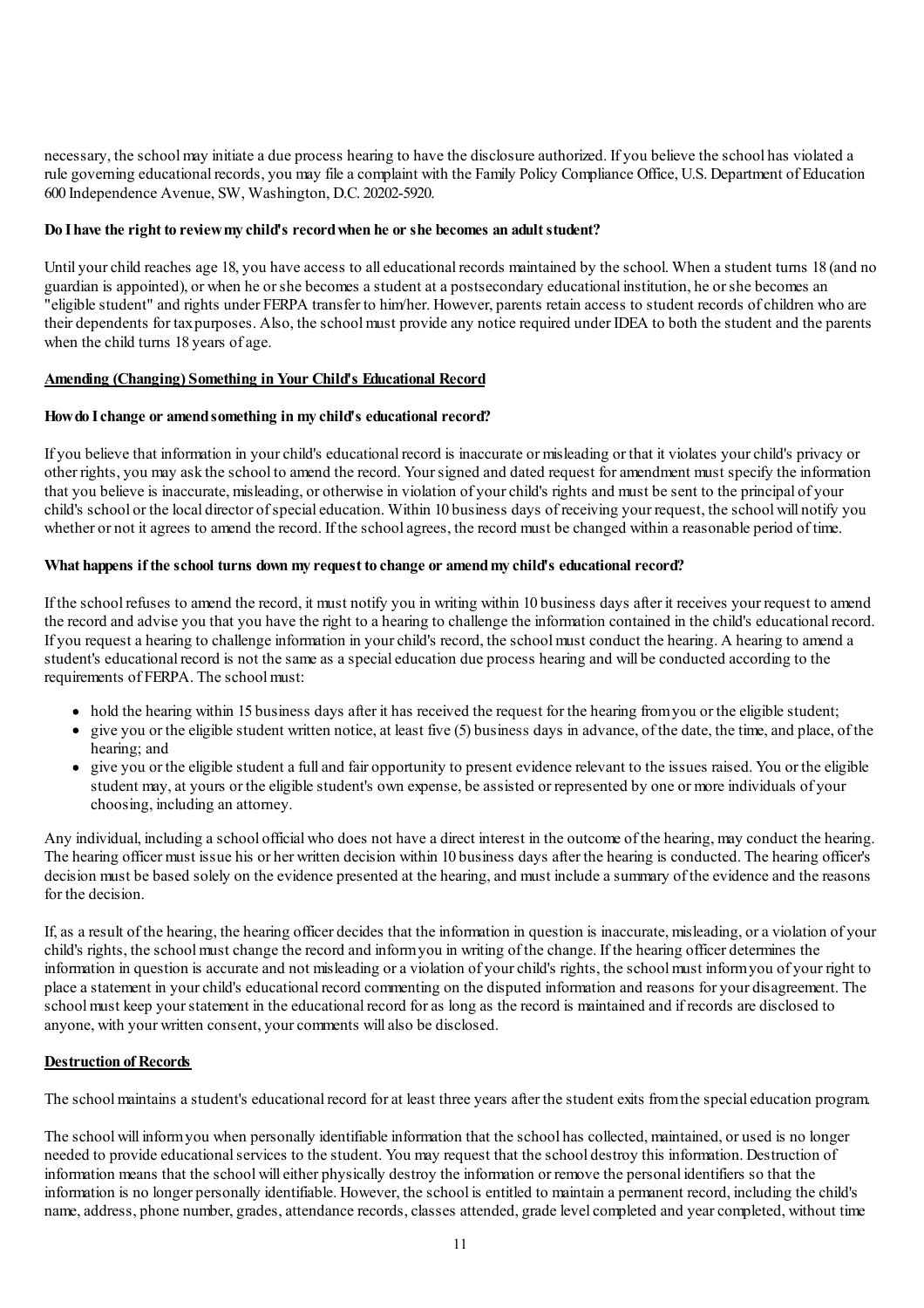limitation. Additional details are available in the annual notice the school publishes.

## **TRANSFEROFRIGHTS ATTHEAGEOF18**

When a student reaches the age of 18, all of the special education rights that belonged to the parent transfer to the 18-year-old student, unless:

- a guardian has been appointed by the court; or
- an educational representative has been appointed.

Ifa guardian has been appointed by the court, the educational rights transfer to the guardian, unless the court orderspecifies differently. If an educational representative has been appointed, the educational rights transfer to the educational representative.

At the CCC meeting before the student turns 17, the school must provide you and the student with written notice that the rights will transferat age 18. The schoolmust also provide written notice to you and the student at the time the student turns 18. Although you, as the parent, will continue to receive any notice required by Article 7, the student makes all of the decisions related to his or her special education services, unless a guardian or educational representative has been appointed.

## **REQUIREMENTS FORUNILATERALPLACEMENTOFCHILDINNONPUBLIC(PRIVATE) SCHOOLATTHEPUBLIC SCHOOL'S EXPENSE**

The IDEA and Article 7 do not require the school to pay for the cost ofeducation, including specialeducation and related services, fora student with a disability at a nonpublic school if:

- the school made a FAPE available to the student, and
- you chose to place the student at the nonpublic school.

However, the school district where the nonpublic school is located is responsible for identifying, evaluating, and making special education and related services available through a Service Plan to parentally-placed students with disabilities attending nonpublic schools. A student with a disability who is unilaterally enrolled in a nonpublic school is not entitled to a FAPE, but is entitled to some level of special education and related services.

#### **Reimbursement For Nonpublic School Placement AndLimitations On Reimbursement**

If yourchild previously received specialeducation and related services through the public schooland you choose to enroll yourchild in a nonpublic preschool, elementary school, or secondary school without the consent or referral by the public school, you may seek reimbursement fromthe public school for the costs of the nonpublic school.

If you are unable to reach agreement with the public school on the issue of reimbursement, you may request a due process hearing to resolve the issue.

The hearing officer or the court may require the school to reimburse you for the cost of the nonpublic school ifeither finds that:

- The school did not make a FAPE available to the student in a timely manner prior to the student's enrollment in the nonpublic school,and
- The nonpublic placement is appropriate (the nonpublic placement may be found to be appropriate even if it does not meet state standards applicable to public schooleducation).

The hearing officer or the court may reduce or deny the reimbursement if they find that:

- At the most recent CCCmeeting you attended prior to removing yourchild frompublic school, you did not informthe CCCthat you were rejecting the placement the school proposed in its offer of FAPE, including stating yourconcerns and your intent to enroll your child in a nonpublic school at the public school's expense, or
- You did not give the school written notice at least 10 business days before removing your child that you were rejecting the placement the school proposed in its offer of FAPE, including stating yourconcerns and your intent to enroll yourchild in a nonpublic schoolat the public school's expense; and
- Prior to you removing yourchild frompublic school, the school provided you with the requisite written notice of the school's intent to evaluate the child, including a statement of the reason forevaluation that was appropriate and reasonable, but you did not make yourchild available for the evaluation.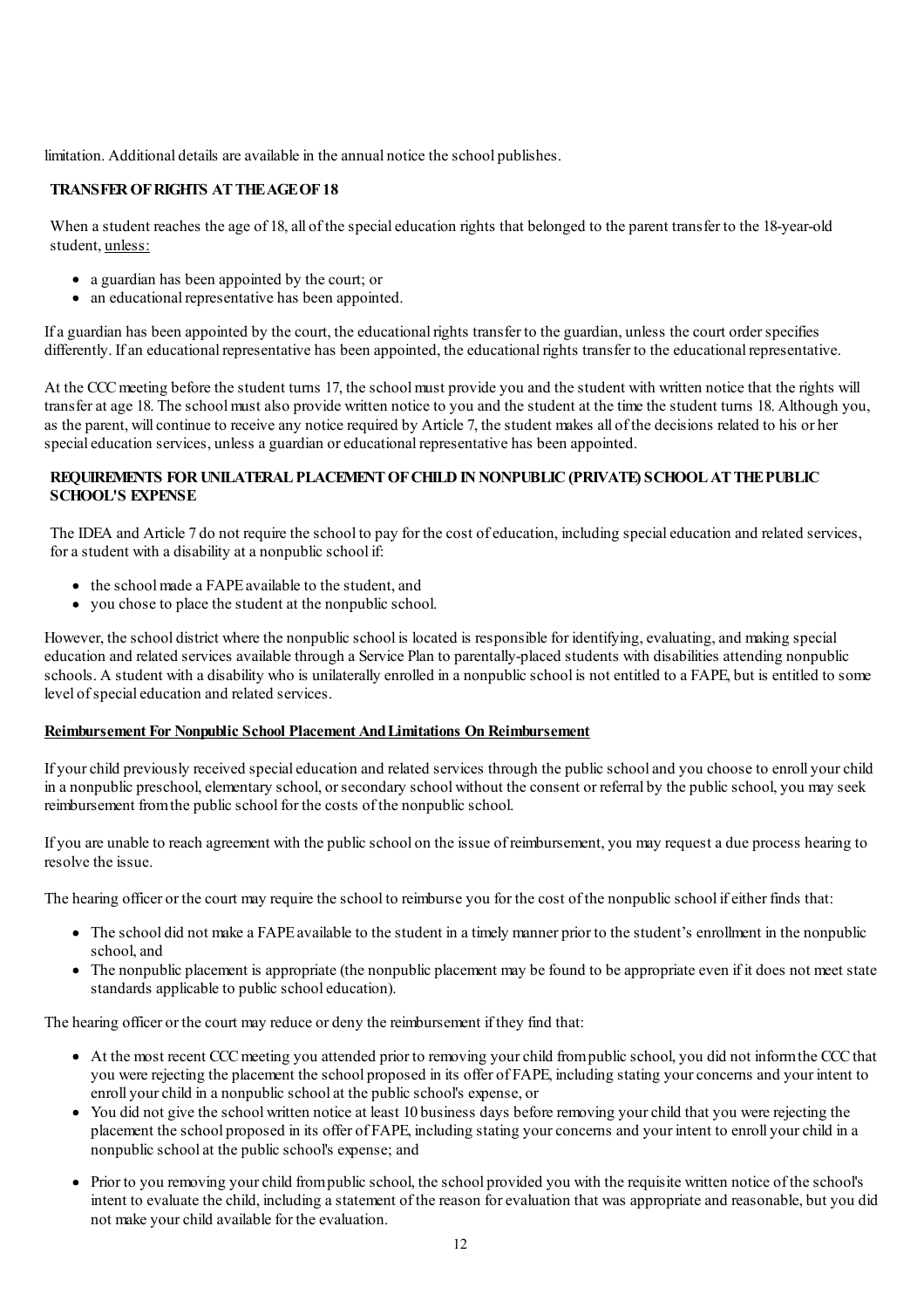The hearing officer or the court may not reduce or deny reimbursement if you failed to provide the written notice listed above, ifeither finds that:

- Providing the written notice would likely result in physical harm to the student;
- The school prevented you from providing the written notice; or
- You had not received a copy of the Notice that described the written notice requirement.

The court (but not the hearing officer) may reduce or deny reimbursement if the judge finds that your actions were unreasonable.

## **STUDENTS WITHDISABILITIES ANDDISCIPLINARYACTION**

The IDEA and Article 7 use the term"removal" to describe the situation when the school unilaterally removes the student fromhis/her current placement for disciplinary reasons. A short-termremoval pursuant to the student's IEP is not considered a removal for disciplinary purposes. A removal is considered a suspension, unless the removal meets the criteria that exempts the removal from being considered as such, and the school must follow the suspension procedures required by Indiana law and Article 7.

## **DisciplinaryChange of Placement**

A student with a disability is subject to the same disciplinary action for violating school rules as any otherstudent. However, ifa student is subjected to a disciplinary change of placement, there are additional proceduralsafeguards that apply. A **disciplinary change of placement** occurs when the student is removed formore than 10 consecutive school days or is subjected to a series of removals that cumulates to more than 10 school days in a school yearand and constitutes a pattern.

When the number of days of suspension a student with a disability has been subjected to a series of removals that cumulates to more than 10 school days, the principal or the principal's designee must determine if the series of removals constitutes a pattern. If the principal or designee determines that the series of removals does not constitute a pattern, then the current removal does not result in a disciplinary change of placement, and the principal or designee must follow the procedures for suspending a student, including notices to the parent, and

School personnel, in consultation with at least one of the student's teachers, must determine the extent to which services are needed to allow the student to continue to participate in the general education curriculumand make progress toward meeting the student's IEP goals (although this could be done in anothersetting during the period of removal/suspension).

If the principal or designee determines that it constitutes a pattern, the removal/suspension is considered a disciplinary change of placement, and the principal or designee must:

- Notify you of the disciplinary change of placement on the date the decision is made and send you a copy of the Notice (if the school is unable to reach you on the date the decision is made, the schoolmust mail you a notice of the disciplinary change of placement and Notice on the following business day); and
- Convene the CCC to conduct a manifestation determination within 10 school days of the date the disciplinary change of placement decision is made.

## **Manifestation Determination**

When the CCC conducts a manifestation determination, it reviews all relevant existing information about the student to determine whether the conduct/behavior in question:

- was caused by or had a direct and substantial relationship to the student's disability, or
- was the direct result of the school's failure to implement the student's IEP.

If the CCCdetermines that either of these to be true, the student's conduct/behavior is determined to be a manifestation of the student's disability, and the CCC must:

- Conduct a functional behavioral assessment (FBA) and develop a behavioral intervention plan (BIP), unless an FBA was conducted prior to the behavior resulting in disciplinary action. If an FBA was previously conducted, the CCC must develop a BIP to address the student's behavior; or
- Reviewan existing BIP and modify it as necessary to address the current conduct/behavior that resulted in disciplinary action.

Unless the student has been placed in an IAES, or you and the school agree to a change of placement as part of the BIP, the school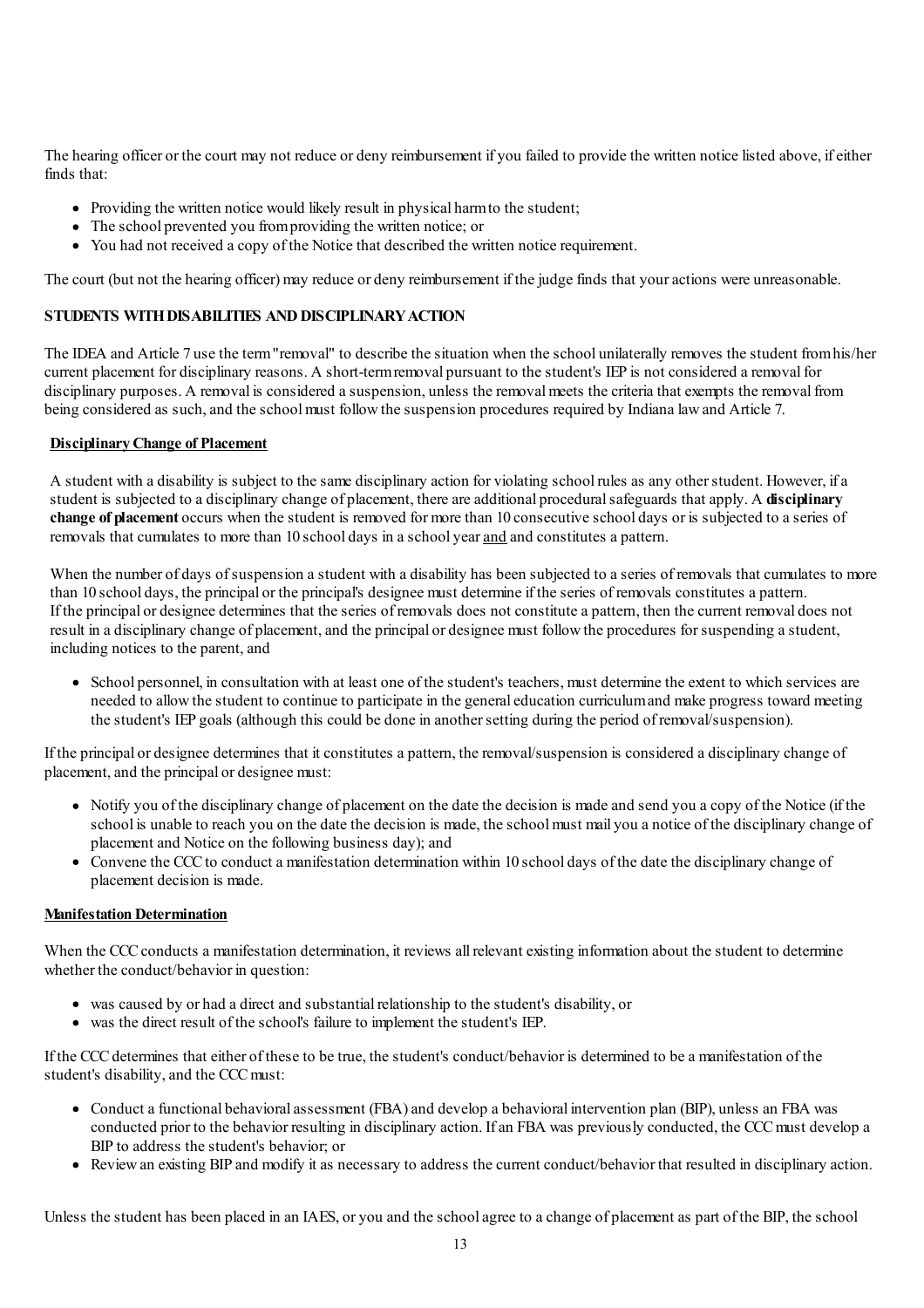must return the student to the placement fromwhich he/she was removed.

If the conduct/behavior is determined not to be a manifestation of the student's disability, the schoolmay impose disciplinary sanctions in the same manner as it does for students without disabilities. The CCC must determine the appropriate services to be provided to the student during the period of removal, including the services needed to:

- continue to participate in the general education curriculum, although in different setting;
- progress toward meeting the IEP goals; and
- receive, as appropriate, an FBA and behavioral intervention services and modifications designed to prevent the conduct/behavior fromrecurring.

If these services are to be provided in an IAES, the CCCalso determines the specific setting.

If you disagree with the CCCdetermination that the conduct/behavior is not a manifestation of the student's disability, you may request mediation and/ora due process hearing. The due process hearing in this situation is expedited. (See section on **ExpeditedDue Process Hearings andAppeals** below.)

## **InterimAlternative Educational Setting (IAES) For Weapons, Drugs, Or Serious Bodily Injury**

The schoolmay remove a student with a disability to an IAES for up to 45 school days if the student, while at school, on school grounds, orat a school function under the jurisdiction of the IDOEora public agency:

- Carries a weapon to school or possesses a weapon;
- Knowingly possesses or uses illegal drugs or sells or solicits the sale of a controlled substance; or
- Has inflicted serious bodily injury upon another person.

**Weapon** includes all of the following:

- A dangerous weapon is defined by federal lawas "any weapon, device, instrument, material orsubstance,animate or inanimate, that is used for, or is readily capable of,causing death orserious bodily injury,except that this termdoes not include a pocket knife with a blade of less than 2.5 inches in length."
- $\bullet$  A deadly weapon is defined by state law as "(1) A loaded or unloaded firearm. (2) A destructive device, weapon, device, taser (as defined in IC 35-47-8-3) or electronic stun weapon (as defined in IC 35-47-8-1), equipment, chemical substance, or other material that in the manner it is used, orcould ordinarily be used, or is intended to be used, is readily capable ofcausing serious bodily injury. (3) An animal (as defined in IC35-46-3-3) that is: (A) readily capable of causing serious bodily injury; and (B) used in the commission or attempted commission of a crime. (4) A biological disease, virus, or organism that is capable of causing serious bodily injury." See IC35-31.5-2-86.
- A firearm, defined by state law, is "any weapon that is capable ofexpelling or designed to expel or that may readily be converted to expel a projectile by means of an explosion." See IC35-47-1-5.

**Illegal Drug** means a controlled substance, but does not include a controlled substance that is legally possessed or used under the supervision of a licensed health care professional or any other authority under the Controlled Substance Act or any other provision of federal law.

**Controlled Substance** means a drug or other substance identified under Schedules I, II, III, IV or V in section 202(c) of the Controlled Substances Act (21 United States Code (USC) 812(c)) or IC 35-48-2.

**Serious Bodily Injury** means bodily injury that involves a substantial risk of death, extreme physical pain, protracted or obvious disfigurement, or protracted loss or impairment of the function of a body member, organ, or mental faculty. If the school decides to place yourchild in an IAES for weapons, drugs, orserious bodily injury the schoolmust:

- Notify you of this decision and provide you with a copy of the Notice; and
- Convene a CCCmeeting and conduct a manifestation determination within 10 school days of the date of the decision to place the student in an IAES.

However, even if the CCC determines the student's conduct/behavior is a manifestation of the student's disability, the student remains in the IAES for up to 45 school days.

In addition to the manifestation determination, the CCC must determine the IAES and appropriate services needed to allow the student to: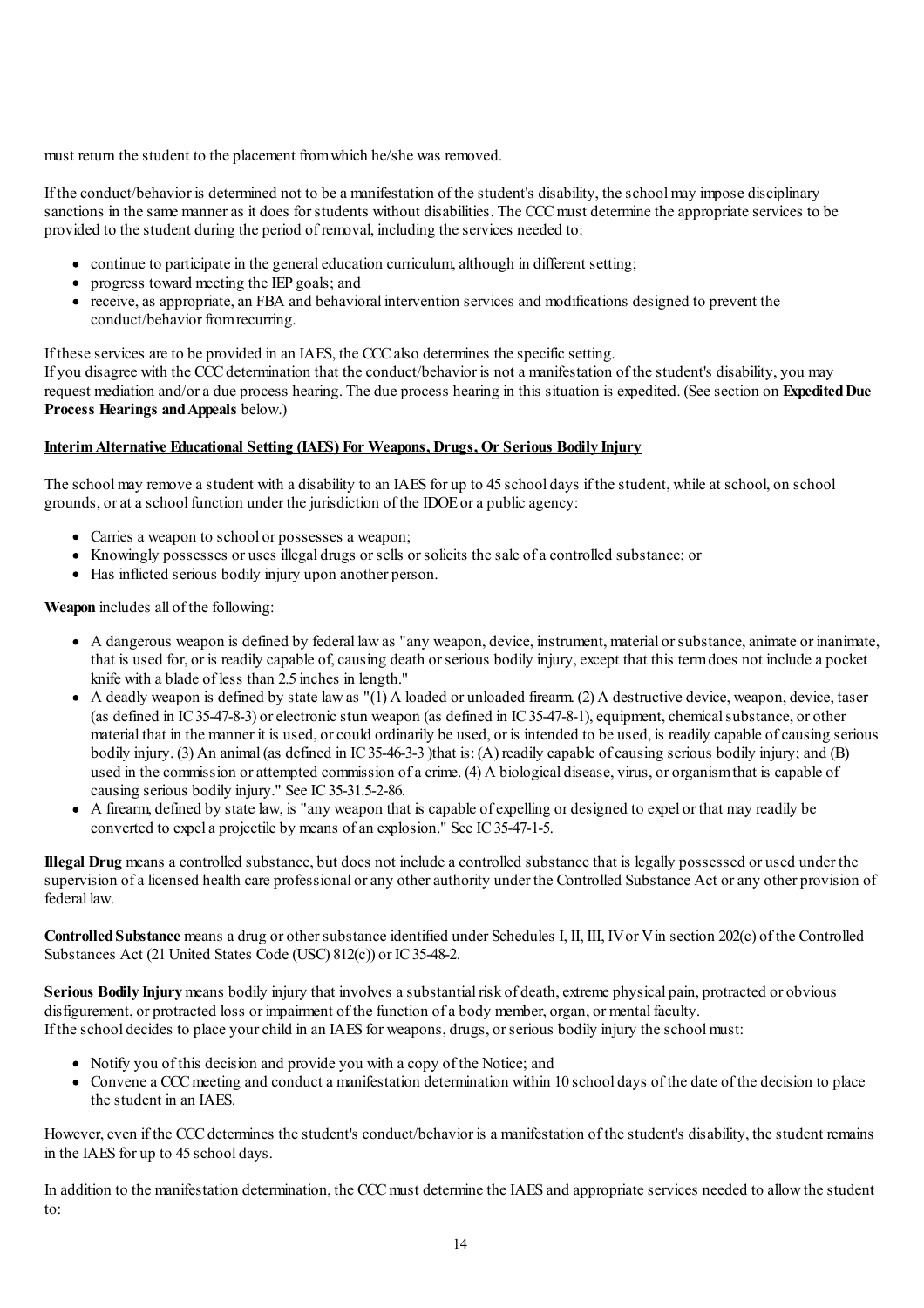- continue to participate in the general education curriculum, although in another setting,
- progress toward meeting the IEP goals; and
- receive as appropriate an FBA and behavioral intervention services and modifications designed to prevent the conduct/behavior fromrecurring.

If you disagree with the placement the school proposes as the IAES, you may request mediation ora due process hearing to resolve the disagreement. (See section on **ExpeditedDue Process Hearings andAppeals** below.)

## **InterimAlternative Educational Setting For Student Who Poses ARisk OfHarmTo SelfOr Others**

A student with a disability may also be removed to an IAES ifa hearing officer, upon the school's request foran expedited hearing, determines that there is a substantial likelihood that returning the student to his or her current placement (the student's placement prior to removal) will result in injury to the student or to others. The hearing officer may order this change of placement to an IAES for up to 45 school days.

## **Referral to andAction by LawEnforcement andJudicial Authorities**

The IDEA and Article 7 do not:

- Prohibit the school fromreporting a crime committed by a student with a disability to appropriate authorities, or
- Prevent state lawenforcement and judicialauthorities fromexercising their responsibilities with regard to the application of federaland state lawto crimes committed by a student with a disability the school reports a crime committed by a student with a disability.

If the school reports a crime committed by a student with a disability, the school:

- must ensure that copies of the student's specialeducation and disciplinary records are transmitted forconsideration by the authorities to whom the school reports the crime, and
- may transmit a copy of the student's educational record, without first obtaining the parent's consent, only to the extent permitted by FERPA and as required by IC20-33-7-3.

## **PROTECTIONS FOR STUDENTS NOT YET ELIGIBLE**

A student who has not yet been determined eligible forspecialeducation and who is subject to disciplinary action may be covered by the protections and safeguards of Article 7 if the school has knowledge or is considered to have knowledge that the student is a student with a disability before the behavior resulting in disciplinary action occurred. If the school has knowledge that the student may have a disability, the schoolmust provide the student the same protections as a student with a disability who is subjected to disciplinary action. (See **Students with Disabilities andDisciplinaryAction** above.)

The school is considered to have knowledge that the student may have a disability if:

- You expressed concern in writing to licensed school personnel that the student needs special education services;
- You requested an evaluation of the student; or
- The student's teacher or other school personnel has expressed a specific concern about a pattern of behavior demonstrated by the student directly to schoolsupervisory personnel.

However, the school is not considered to have knowledge that the student may have a disability and the student is not entitled to the protections if:

- You have not allowed the school to conduct an evaluation:
- You refused services under Article 7 or the IDEA; or
- The school conducted an evaluation, the CCC determined the student not to be eligible, and the school provided notice to you that the student was not eligible.

Ifa school does not have knowledge that yourchild has a disability prior to taking disciplinary measures, yourchild may be subjected to the same disciplinary measures as those applied to children without disabilities who engage in comparable behaviors consistent with the following limitations:

If you made a request foran initialevaluation of yourchild during the time period in which yourchild is subjected to suspension, expulsion, or placement in an IAES, the evaluation must be conducted and the CCC must convene within 20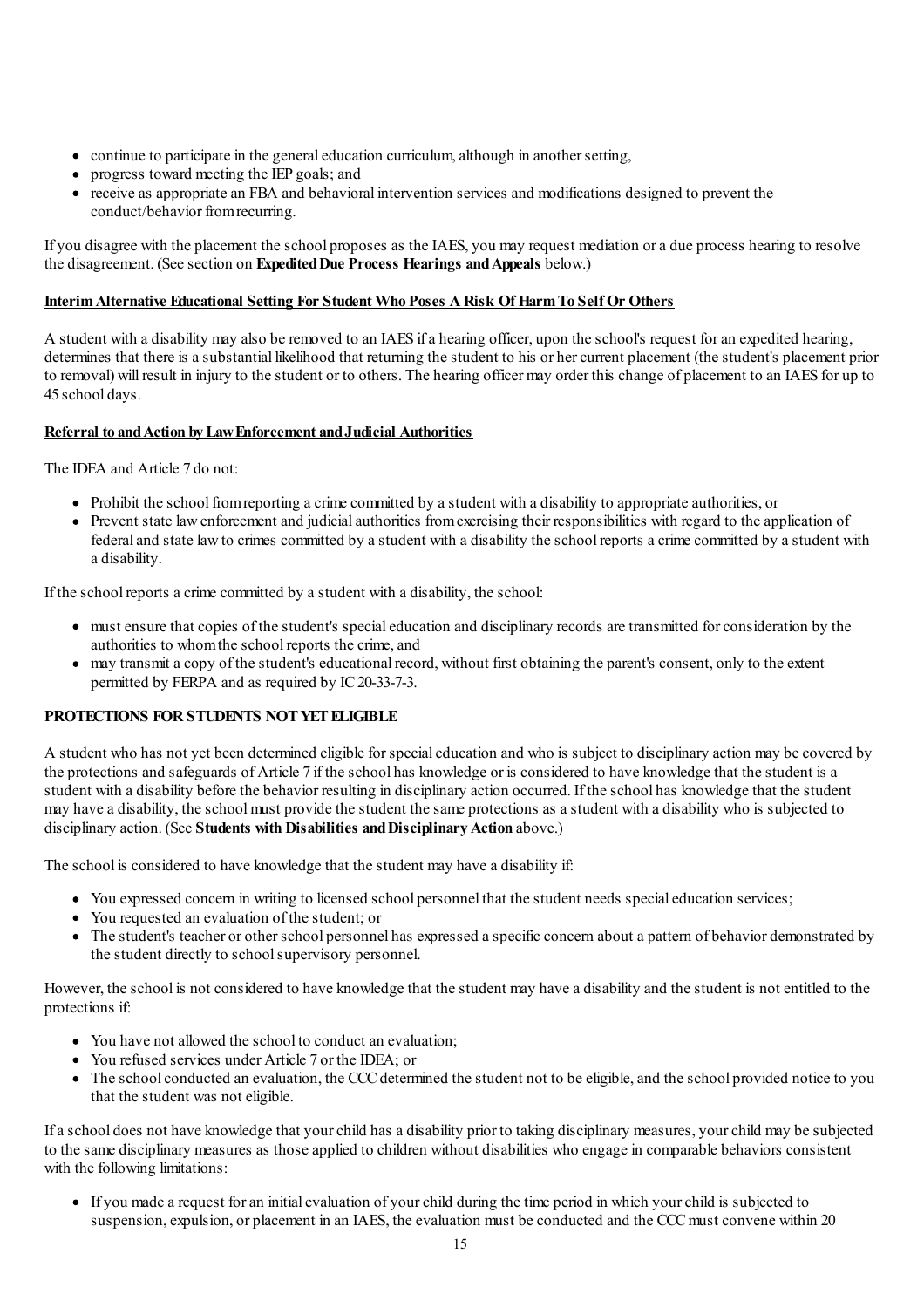school days of the date you provided written consent for the evaluation.

- Until the evaluation is completed, your child remains in the educational placement determined by school authorities, which can  $\bullet$ include suspension or expulsion without educational services.
- If yourchild is determined to be a child with a disability, taking into consideration information fromthe evaluation conducted by the school and information provided by you, the school must provide special education and related services in accordance with the IDEA and Article 7.

## **COMPLAINTS**

A complaint is a written, signed allegation that the school is not complying with one ormore of the procedural requirements ofstate or federalstatutes, regulations, rules, orconstructions governing specialeducation. It is submitted to the Division for investigation in accordance with the requirements of Article 7.

## **Who may file a complaint?**

Any individual, group of individuals, agency, or organization may file a complaint with the IDOE, in writing or electronically, alleging the school's failure to comply with the requirements of Article 7 or the IDEA. You may also file a complaint if the school is not complying with orders issued by an independent hearing officer (IHO) as the result of a due process hearing.

## **What must be includedin the complaint?**

The complaint must:

- Be in writing and signed by the complainant, orsubmitted electronically through the Indiana Complaint, Hearing,and Mediation Process (I-CHAMP) portal;
- Include the name and contact information of the complainant
- Include a statement alleging that the school has violated a requirement of Article 7, the IDEA, or the federal regulations implementing the IDEA;
- Include facts on which the alleged violation is based; and
- If the complaint alleges a violation with respect to a specific student, the complaint must also include:
	- The name and address of the residence of the student;
	- The name of the student and available contact information if the student is a homeless student;
	- The name of the school the student is attending:
	- A description of the nature of the alleged violations with respect to the student, including the facts related to the alleged violation; and
	- A proposed resolution to the problemto the extent known and available to the complainant at the time.

The complaint must allege a violation that occurred not more than 1 year prior to the date of the complaint. The complaint must be sent to the Division and the school district serving the student. A sample fillable PDF formfor filing a paper complaint may be found at:

http://www.doe.in.gov/specialed/special-education-due-process.

If you would like to file yourcomplaint request electronically, it can be filed through I-CHAMP: https://ichamp.doe.in.gov

#### **What happens after a complaint is filedandhowlong does the investigation take?**

The school has 10 calendar days fromthe date it receives yourcomplaint to:

- Respond to the complaint in writing and forward the response to the Division and to you, the complainant;
- Resolve the complaint with you, prepare a written agreement that you and the school both sign, and forward the agreement to the Division, indicating ifany issues remain to be investigated;
- Obtain your written agreement to engage in mediation (you must agree to participate in mediation in order for the mediation to occur); or
- Notify the Division to begin investigating the complaint.

If you and the schoolagree to mediate the alleged violations, the mediation must occur within 20 calendar days fromthe date you and the school agree in writing to engage in mediation. If mediation is successful, the mediation agreement must be sent to the Division. If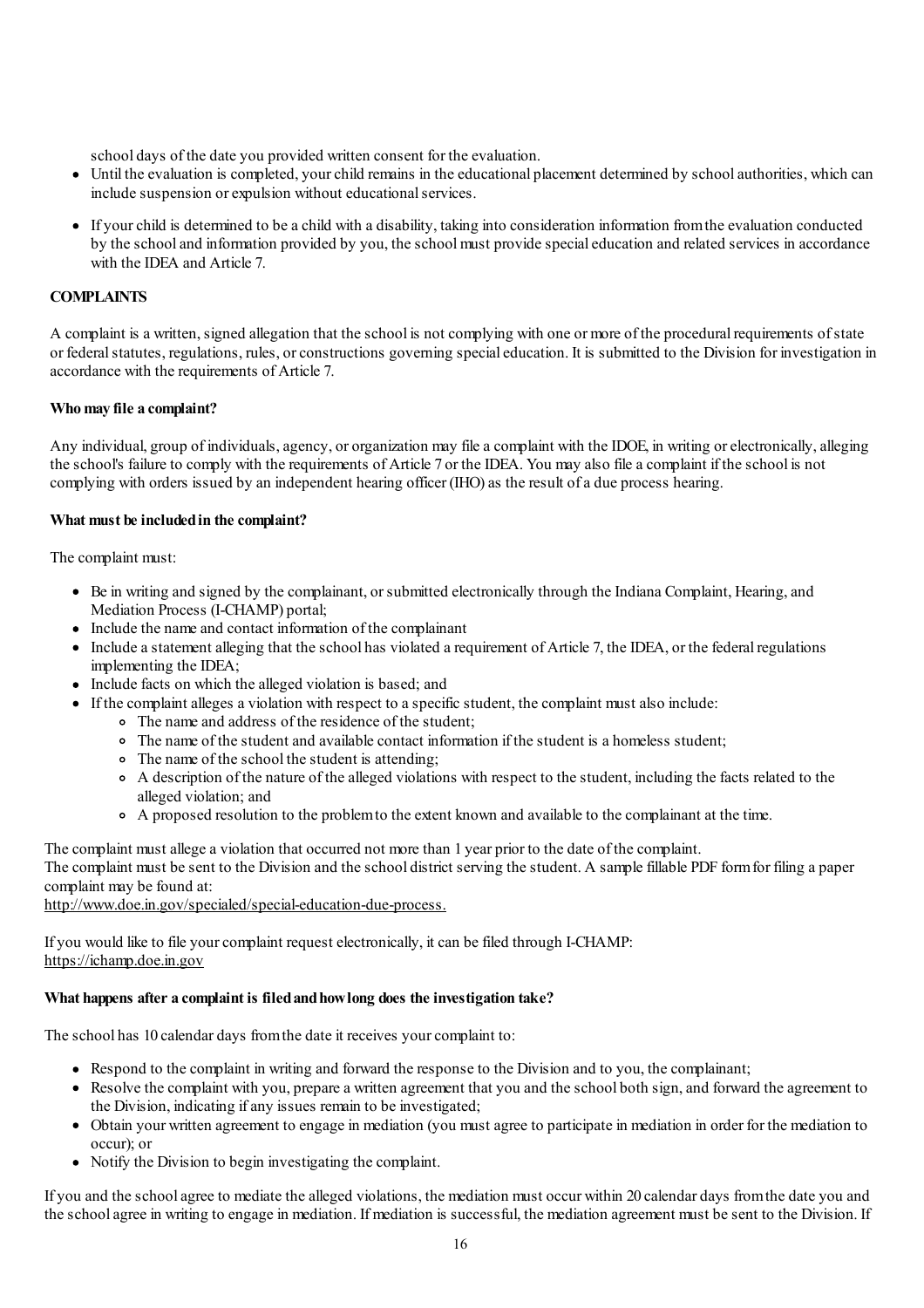you and the school resolve some, but not all of the issues, the Division will investigate any unresolved issues.

If the school fails to respond within the first 10 days, the Division will begin its investigation ofall of the issues in the complaint on the 11th day. The Division willassign a complaint investigator who willcontact you and the school to obtain information needed to make an independent determination as to whethera violation has occurred.

The investigator will review all of the relevant information, make a determination, and issue a report containing the investigator's findings of fact, conclusions, and corrective action as applicable. The investigator will mail a copy of the report to you and the school within 40 calendar days of the date the complaint was filed, unless the investigator has been granted extra time to complete the investigation due to exceptional circumstances or upon mutual request of the complainant and the school in order to extend the time to engage in mediation.

## **What ifIdisagree with the complaint investigator's report?**

If you disagree with the complaint investigation report, you may request reconsideration by writing to the Division within 10 calendar days of the date the report is issued. Your written request for reconsideration must state the specific portions of the report that you want reconsidered, and specific facts to support your request for a change in the report. The school also has the right to ask for reconsideration, following the same procedure. If you request reconsideration, the response fromthe Division Director is due within 60 calendar days after the original complaint was received by the Division, unless an extension of time to complete the investigation was requested and granted due to exceptional circumstances or to allow the complainant and the school to extend the time to engage in mediation. The Division Director willmail the response to the request for reconsideration to you and the school.

Also...

- Ifa complaint contains issues that are also the subject ofa due process hearing, the Division willset aside any issues subsumed by the IHO, pending the conclusion of the due process hearing.
- Any issue that is not part of the due process hearing will be investigated in accordance with Article 7 requirements.
- If you file a complaint containing an issue that was previously decided through a due process hearing involving the same parties, the Division will inform you that the decision of the IHO is binding.

## **MEDIATION**

Mediation is a voluntary process that may help you and the school resolve a disagreement about yourchild's disability identification oreligibility, the appropriateness of the evaluation or proposed orcurrent services or placement, the provision ofa FAPE, or reimbursement forservices you've obtained privately. Mediation is also available to resolve a complaint.

Mediation is a way to discuss and resolve disagreements between you and the schoolwith the help ofan impartial third person who has been trained in effective mediation techniques. Because it is a voluntary process both you and the school must agree to participate in order for the mediation session to occur. The mediation session is scheduled in a timely mannerand held in a location that is convenient to the parties to the dispute.

A mediator does not make decisions; he orshe facilitates discussions and decision making. The discussions in a mediation session are confidentialand may not be used as evidence in subsequent due process hearings orcivilcourt proceedings. If the mediation process results in full or partialagreement, the mediator will prepare a written mediation agreement that must be signed by both you and the school's representative. In addition to describing the things you've agreed to, the mediation agreement willstate that all discussions that occurred during the mediation are confidentialand may not be used as evidence in a due process hearing or other civilcourt proceeding. The signed agreement is legally binding on both you and the schooland is enforceable in court. You may also elect to enforce the mediation agreement through the complaint investigation process handled by the Division.

## **When is mediation available?**

Mediation is available to resolve a disagreement between you and the school regarding the identification, evaluation, placement, services, or the provision of a FAPE to your child. The school may also request mediation to resolve your formal complaint of procedural violations. You may request mediation before,at the same time, orafter requesting a due process hearing. Requesting mediation will not prevent or delay a due process hearing, nor willmediation deny any of your other rights. You or the schoolmay suggest mediation, and it begins when both agree to participate. Participating in mediation is voluntary for both you and the school.

#### **Howdo Irequest mediation?**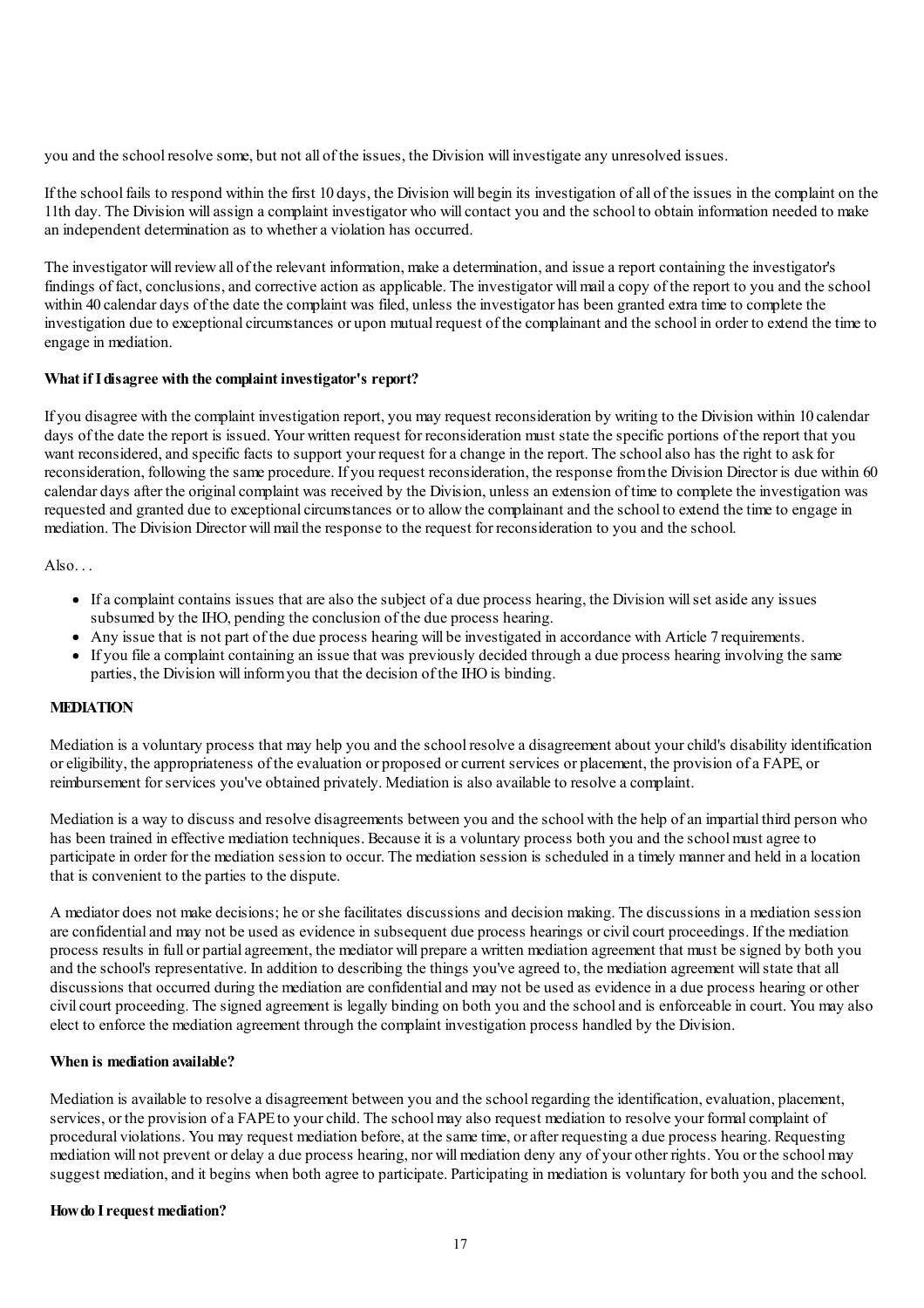Only a parent ora schoolmay request a mediation. In order to initiate the process, you and the schoolmust both sign a Request for Mediation formthat is then sent to the Division by mail orelectronically through A papercopy of the Request for Mediation form may be obtained fromthe school or fromthe Division. It is also available at:

http://www.doe.in.gov/specialed/special-education-due-process.

If you would like to file your mediation request electronically, it can be filed through I-CHAMP: https://ichamp.doe.in.gov

Once the request is signed by both you and the school, the Division will assign a mediator who will contact both you and the school to schedule a timely meeting in a convenient location.

## **Howis a mediator chosen anddo Ihave to pay for the mediator?**

The Division maintains a list of mediators who are trained, qualified, and knowledgeable about the laws and regulations relating to the provision ofspecialeducation and related services. A mediator is assigned on a general rotation basis.

No employee of IDOE (including the Division), a local school corporation, or other public agency providing special education services is eligible to be a mediator. Mediators must not have any personal or professional conflict of interest. Mediators are not considered to be employees solely because they are paid to provide this service. The Division bears the cost of the mediation process.

The schoolmay establish procedures to offer you the opportunity to meet at a convenient time and location to have someone froma parent training center,community parent resource center, oralternative dispute resolution entity to discuss the benefits of the meditation process when you have opted not to participate in mediation with the school. However, the Division must approve any procedures established by the school before they can be implemented,and the procedures cannot be used to delay or deny your right to a due process hearing if you decline to participate in such a meeting. The Division pays for the cost of these meetings.

## **DUEPROCESS HEARINGS, COURTACTIONS andATTORNEYS' FEES**

A due process hearing is a formal proceeding in which evidence is presented to an IHOto resolve a dispute between you and the school regarding your child's disability identification and eligibility, the appropriateness of an evaluation or proposed or current placement and services, orany other dispute involving the provision ofa FAPE.

A request fora due process hearing must be made within 2 years of the date you kneworshould have known about the alleged action forming the basis of your dispute with the school. This two-year limit does not apply if you were prevented fromrequesting the hearing due to specific misrepresentations made by the school that it had resolved the problemyou complained about or if the school withheld pertinent information from you. Only a parent, the school, or the IDOE may request a due process hearing regarding a student with a disability. The school must provide you with information about free or low-cost legal and other relevant services in your area when you file a due process hearing or upon your request.

#### **Howdo Irequest a due process hearing?**

To request a due process hearing, you need to send a signed, written request that includes:

- The student's name and address (or name and available contact information for a homeless student);
- The name of the school the student is attending:
- The reasons for the hearing request, including
	- A description of the nature of the problem,and
	- Any facts related to the problem; and
- A proposed resolution to the problemto the extent known and available to you at the time.

The request must be sent at the same time to the superintendent of public instruction and the school district. A model formfor requesting a hearing is available fromthe Division at:

http://www.doe.in.gov/specialed/special-education-due-process.

If you would like to file your due process hearing request electronically, it can be filed through I-CHAMP https://ichamp.doe.in.gov

## **What happens after Isenda request for a due process hearing?**

Once a request for hearing is received, an IHO is appointed, and he/she is provided with a copy of your hearing request. Otherwise your request remains confidential. The Division willsend you and the schoola letter notifying you of the hearing officer's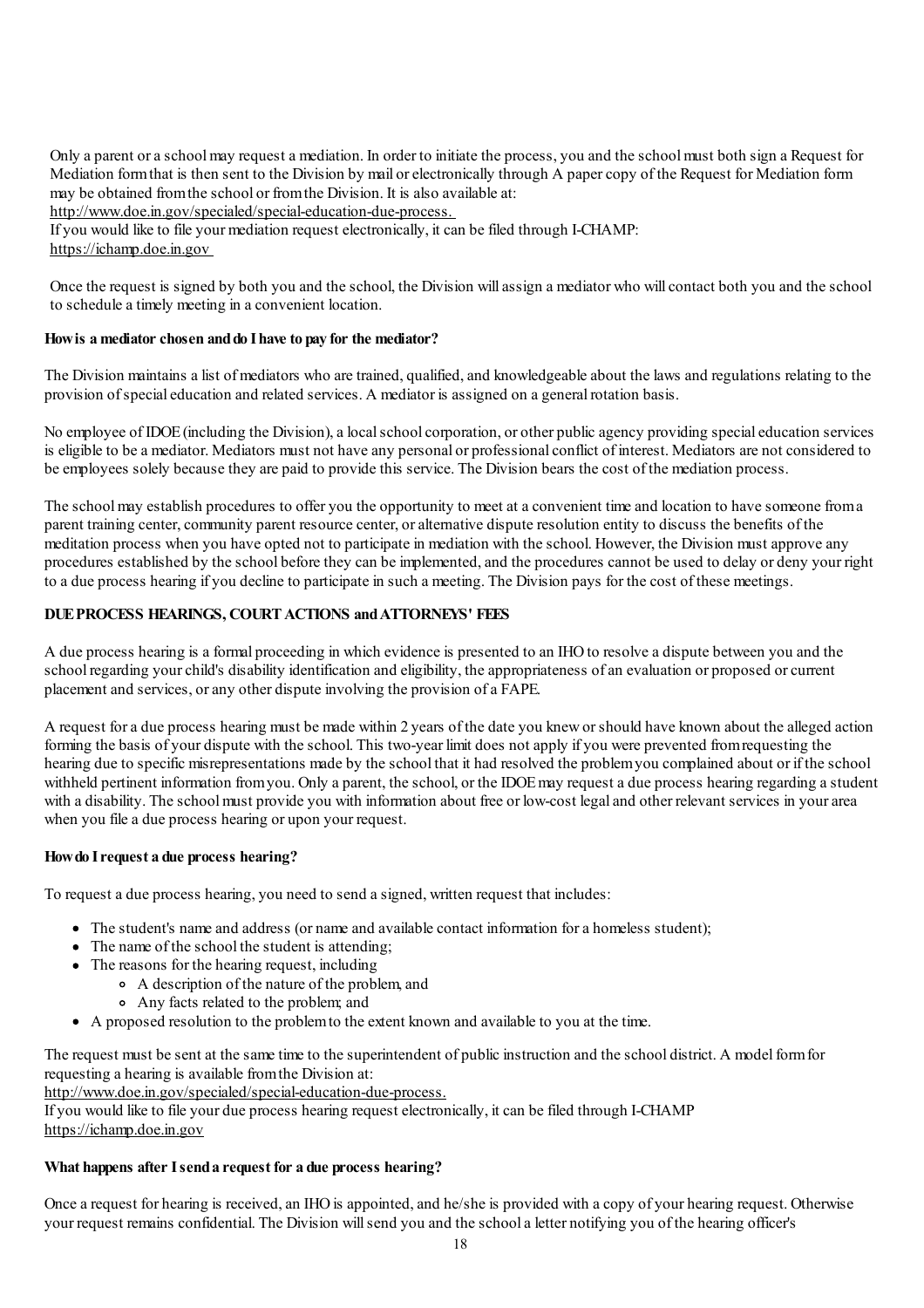appointment. In addition, the school must abide by certain requirements within specific time periods after it receives your request for a due process hearing (see below for more details). The school must also inform you of the availability of mediation and any free or lowcost legaland other relevant services in the area.

#### **What actions must the school take once itreceives my request for a due process hearing?**

Within 10 calendar days of receiving your request for a due process hearing, the school must send you written response regarding the subject matter of your due process hearing request including, if not already provided:

- An explanation of why the school proposed or refused to take the action that is the subject of the due process hearing;
- A description of the options the CCCconsidered,and the reasons they were rejected;
- A description of each evaluation procedure, assessment, record, or report the school used as the basis for its decision;
- A description of the factors the school believes are relevant to its proposal or refusal; and
- A response that specifically addresses the issues raised in the due process hearing request.

If the school believes your due process hearing request does not contain all of the required information listed above, it may send a letter to you and the hearing officer indicating that your request does not comply with the requirements. If the school is going to send this letter, it must do so within 15 calendar days of receiving your request fora due process hearing. The IHOthen has 5 calendar days to determine if your request is sufficient and will immediately informboth you and the school in writing of the decision. If the IHO agrees with the school, he/she must identify howyour request is insufficient so that you can amend the request ifappropriate. If the school does not challenge the contents of your request fora due process hearing, it is considered to meet all of the requirements.

Within 15 calendar days of receiving your request for a due process hearing, the school must provide you with the opportunity for a resolution meeting to see if the matter can be resolved. Information on the resolution meeting is described below.

#### **What is a resolution meeting, who attends, andwhat happens?**

Prior to the opportunity for a due process hearing, the school must convene a meeting called a "resolution meeting." The meeting must include a representative from the school with decision-making authority and relevant members of the CCC who have information about the facts alleged in the hearing request. Unless you bring yourattorney to this meeting, the schoolmay not have an attorney at the meeting. The purpose of this meeting is for you to discuss your request and the facts that formed the basis of your request so that the school has the opportunity to resolve the dispute. You can agree with the school to use an alternative means to hold the resolution meeting (e.g., via video conference or conference telephone call).

#### **Do Ihave to attendthe resolution meeting?**

You do not have to attend a resolution meeting if you and the school agree in writing to waive it, or if you both agree to use the mediation process. If there is no agreement to waive the resolution session or use mediation, you must participate in the resolution meeting.

If you fail to participate, the timelines for the resolution process and due process hearing will be delayed until the meeting is held. If,at the end of 30 calendar days fromthe date of the due process hearing request, you have not participated in the resolution meeting and the school has made reasonable efforts to obtain your participation, the school may ask the IHO to dismiss your request for a due process hearing.

If the school fails to hold or participate in the resolution meeting within 15 calendar days fromthe date of your request fora due process hearing, you may ask the IHO to start the 45 calendar day timeline for the due process hearing.

## What if the school and I come to an agreement and resolve the issues that are the subject of my hearing request during the **resolution meeting?**

If you and the schoolcome to an agreement during this meeting, you will both sign a legally binding written agreement that will be enforceable in a court of appropriate jurisdiction. After it is signed, either you or the school may void the agreement by notifying the other party in writing within 3 business days for the date the agreement was signed. The resolution agreement is also enforceable through the complaint investigation process handled by the Division.

#### **What if we waive the resolution meeting or if we don'treach agreement?**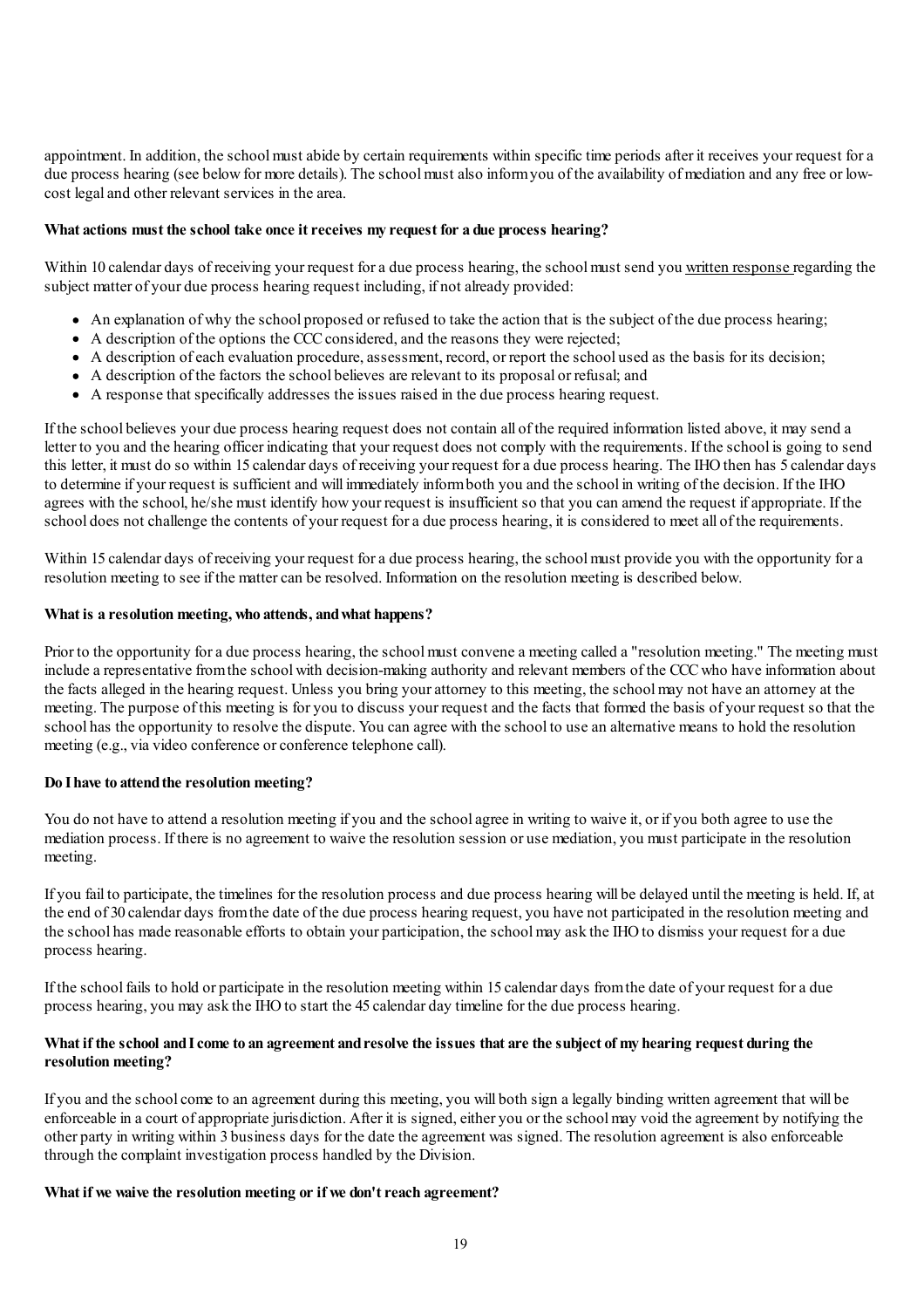If you and the schoolagree in writing to waive the resolution meeting or if you cannot resolve the issues in mediation ora resolution meeting within 30 calendar days of the date the school received your request fora hearing, the due process hearing may proceed. The 45 calendar day timeline for the due process hearing begins at this point.

## Can I change or add issues to my request for a hearing after it has been determined to meet all of the requirements?

Once your request fora due process hearing has been determined to meet all of the requirements, you cannot change oradd issues to the request unless one of the following occurs:

- The school agrees in writing that you can add or change issues and has the opportunity to conduct a resolution meeting on the neworchanged issues, or
- The IHO gives you permission to make changes (but this cannot occur within the last 5 days prior to the due process hearing).

If you are permitted to make changes oradd issues to your request fora hearing, it may be treated as the first request fora due process hearing, and all of the timelines and events such as the sufficiency of your request and the resolution session could begin again.

## **When andwhere will the due process hearing take place?**

Before the hearing occurs, the IHO will contact you and the school to make arrangements for a prehearing conference. One of the things you will decide at the prehearing conference is when and where the hearing will occur. The hearing will be held at a time and place reasonably convenient to you and the school. The IHOwillsend you written notice about the time and the place of the hearing, as well as other procedural matters.

#### **Who conducts the due process hearing?**

An IHOconducts the due process hearing. The Division maintains a list of individuals who serve as IHOs,along with a list ofeach individual's qualifications. Individuals who serve as IHOs cannot be employees of the IDOE or the school corporation or any other public agency involved in the student's care oreducation,and they cannot have any professional or personal interest that would conflict with their objectivity in conducting the hearing. An individual who is otherwise qualified to conduct a hearing is not an employee of the school or agency solely because he/she is paid by the school or agency to serve as the hearing officer. Every IHO must meet the qualifications set forth in Article 7 and established by the superintendent of public instruction.

#### **Can Iraise newor additional issues during the due process hearing?**

You will not be able raise issues at the hearing that you did not include in your hearing request, unless the school agrees otherwise.

#### **What are my rights andthe school's rights during a due process hearing?**

You and the school have the right to:

- Be accompanied and advised by legalcounsel or by individuals with knowledge and training with respect to specialeducation or the problems of students with disabilities;
- Present evidence, confront, cross-examine, and compel the attendance of any witnesses;
- Prohibit the introduction ofany evidence at the hearing that has not been disclosed at least 5 business days prior to the hearing;
- Separate the witnesses so that they do not hear other witnesses' testimony;
- Be provided with an interpreter:
- Conduct discovery:
- Obtain a written orelectronic verbatimtranscript of the hearing; and
- Obtain a written orelectronic copy of the findings of facts and decision.

As a parent, you also have the right to:

- Decide whether your child (who is the subject of the hearing) will attend the hearing;
- Have the hearing opened or closed to the public;
- Recover reasonable attorney fees if a court determines you prevailed; and
- Obtain a written or an electronic verbatim transcript of the proceedings, as well as a written or electronic copy of the hearing officer's written decision, including findings of fact,conclusions,and orders without cost to you.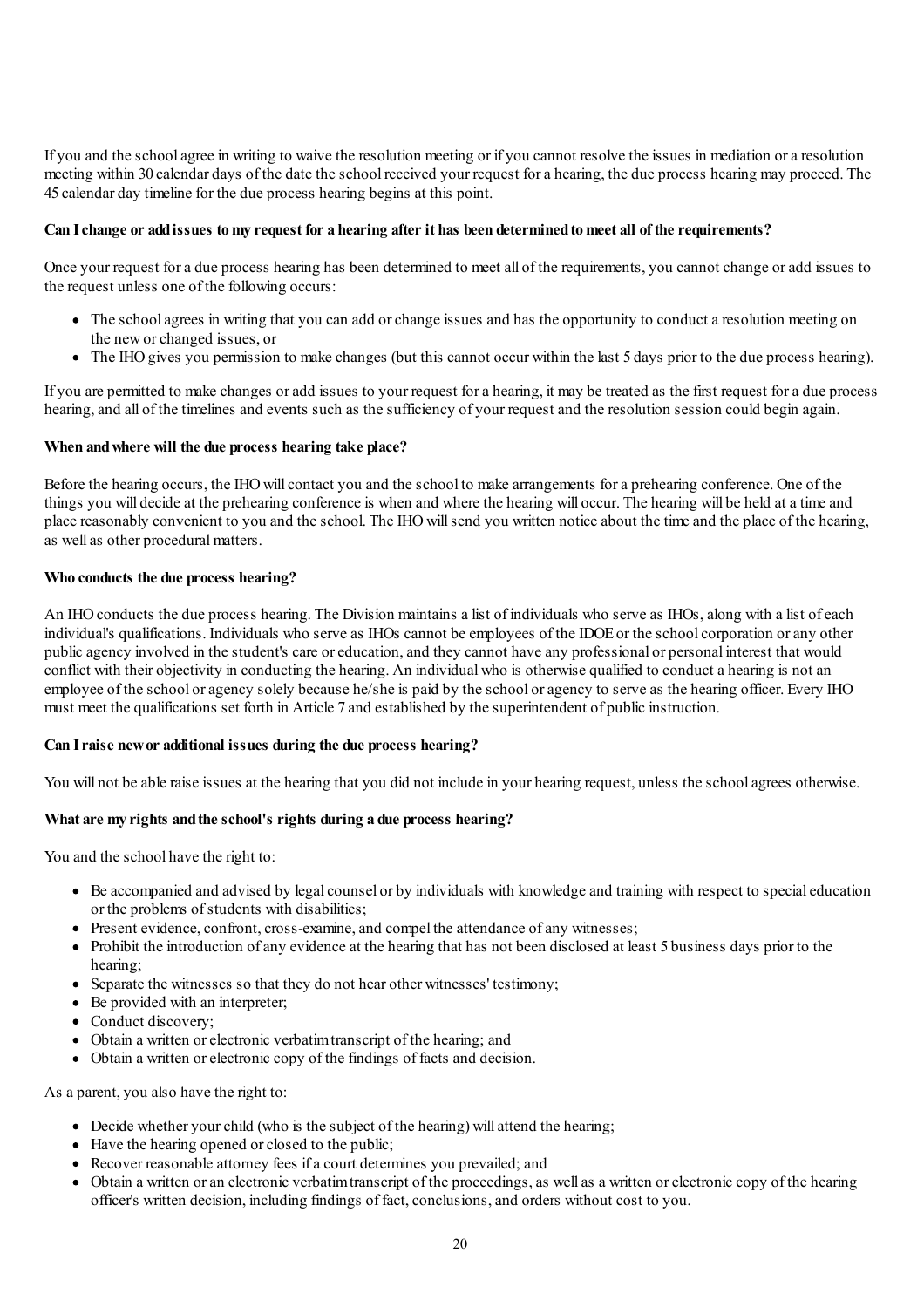Before the hearing, you are entitled to inspect, review, and obtain a copy of your child's educational record, including all tests and reports upon which the school's proposed action is based.

In addition, at least 5 business days before the date of the hearing, you and the school must disclose to each other any evaluations either of you intends to use in the hearing. Specifically, copies of all evaluations and recommendations based on those evaluations must be exchanged by that deadline. Ifeither you or the school fails to make these disclosures on time, the IHOmay bar the evidence from the hearing. If an evaluation is underway and has not been completed, it is necessary to informeach other and the IHO.

## **What authority or discretion does the IHOhave?**

The IHOmay:

- Issue subpoenas;
- Determine whether individuals are knowledgeable with respect to specialeducation in order to assist in the proceedings;
- Frame and consolidate issues in the hearing to provide clarity;
- Bar the introduction ofevaluations or recommendations not timely disclosed to the other party;
- Ordera student to be placed into an IAES; and
- Rule on any other matters with respect to the conduct of the due process hearing (subject to administrative or judicial review).

#### **Howdoes the IHO make the decision?**

The decision of the IHO is made on substantive grounds based on a determination whether the school provided your child with a FAPE. If your request for a hearing includes or is based on alleged procedural violations, the IHO may find that your child did not receive a FAPEonly if he orshe finds that the procedural violations occurred and that they:

- 1. Impeded yourchild's right to a FAPE,
- 2. Significantly impeded your opportunity to participate in the decision making process regarding the provision of FAPE, or
- 3. Deprived your child of educational benefits.

As part of his/her decision and order, the IHOmay order the school to comply with the procedural requirements.

#### **When will I get a copy of the IHO's written decision?**

The hearing officer must conduct the hearing and issue a written decision within 45 calendar days from either: (1) the date that you and the schoolagreed in writing to waive the resolution meeting, or (2) the 30th calendar day following the school's receipt of your request fora hearing if you and the school did not resolve the issues in mediation ora resolution meeting during the 30 calendar day period. If the school requested the hearing, the IHOmust conduct the hearing and issue a written decision within 45 calendar days fromthe date you received the school's request for hearing. The IHO's written decision will be provided to the parties electronically if the parties are utilizing the IDOE's electronic system. Otherwise, the decision will be sent by mail. However, it may be longer than 45 calendar days if the IHOgrants a request foran extension of time fromyou or the school. The IHO's decision is finaland the orders must be implemented unless you or the schoolappeal the decision by requesting judicial review.

#### **Who pays for the due process hearing?**

The school is responsible for payment of the IHO's fees and the court reporter's charges. You are responsible for yourcosts of participating in the due process hearing (e.g., witness fees, your attorney's fees, costs of copying documents, etc.) Under certain circumstances, the schoolmay be required to reimburse you for yourattorney's fees.

#### **What ifIdisagree with the IHO's written decision?**

If you disagree with the IHO's written decision, you may request a reviewof the decision by a civilcourt with jurisdiction. Your petition for judicial reviewmust be submitted within 30 calendar days of the date you receive the written decision fromthe IHO.

#### **Expedited Due Process Hearings and Appeals**

An expedited due process hearing means that the due process hearing is conducted and the decision rendered within 20 school days fromthe date the request fora hearing is received by the school. The IHO's decision is due within 10 school days after the hearing is conducted.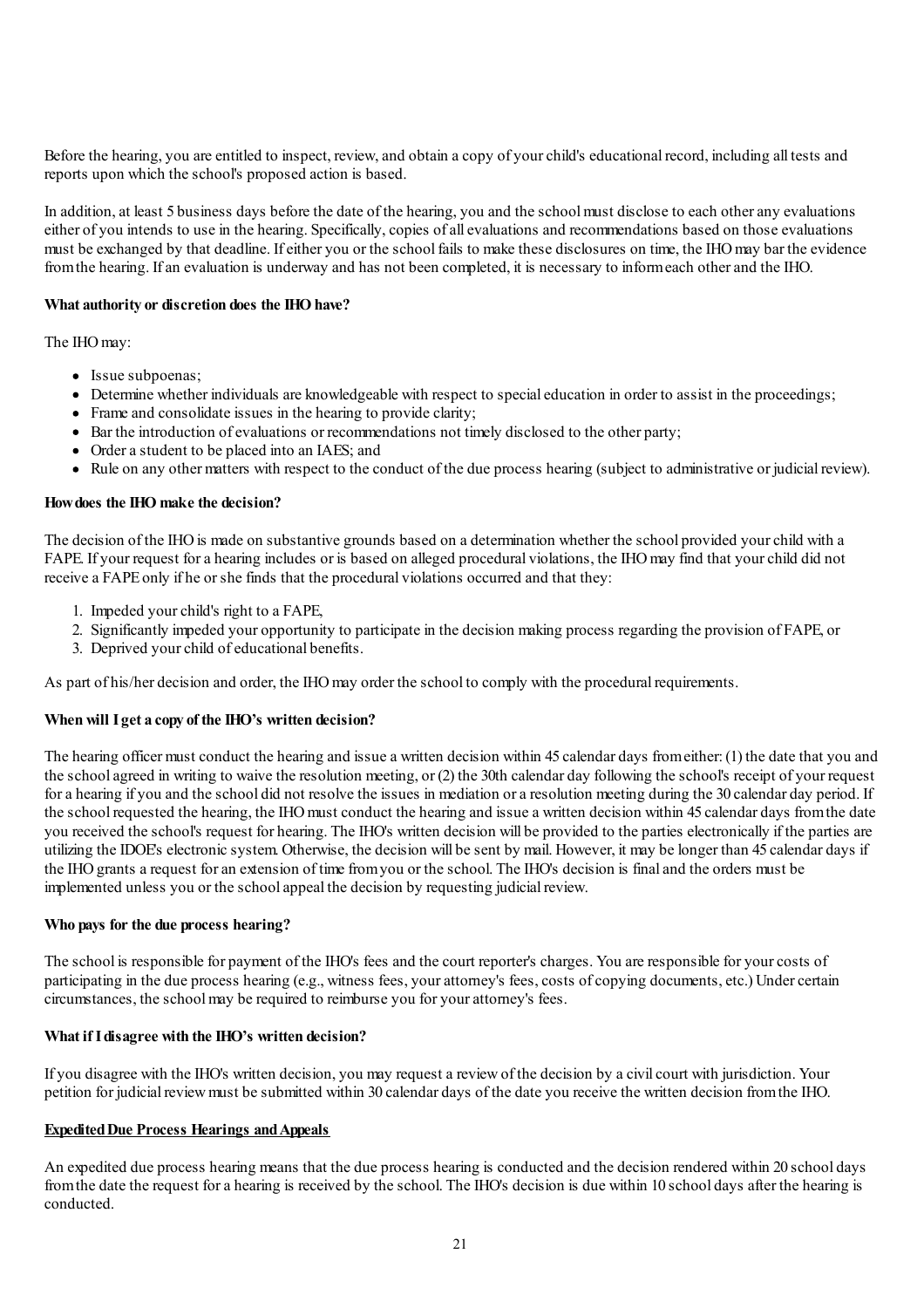An expedited due process hearing is available in only three situations:

- when you disagree with the school's determination that the student's behavior is not a manifestation of the student's disability;
- when you disagree with the student's disciplinary change of placement; or
- when the school believes that returning the student to his or her current placement (the placement prior to removal) is substantially likely to result in injury to the student or to others.

A request foran expedited due process hearing is made in the same manneras a request forall other due process hearings. A resolution session must occur within 7 calendar days of the date of the hearing request unless you and the schoolagree to waive the session or participate in mediation instead. The requirements of sufficiency of the due process request are not applicable in an expedited hearing.

If the issues have not been resolved within 15 calendar days of the date of the hearing request, the hearing may proceed. The IHOmay not grant any extensions of time in an expedited hearing.

## Can the IHO change my child's placement to an IAES if he or she poses a risk of harm to self or others?

Yes. If the school demonstrates by substantial evidence that there is a danger that your child or other students are likely to be injured if yourchild stays in his or hercurrent placement, the IHOmay change yourchild's educational placement to an IAES for up to 45 school days.

## If I have an attorney during the due process hearing, appeal, or court proceeding, can I be reimbursed by the school for my attorney's **fees?**

Ifan attorney represents you during a due process hearing (including an appealand subsequent civilaction), the court may award you reasonable attorney's fees if you ultimately prevail. You may also be eligible foran award ofattorney fees if you are the prevailing party and were substantially justified in rejecting the school's settlement offer. The school may negotiate with you or your attorney regarding the amount of reimbursement and, if necessary, about who prevailed. If agreement is not reached through these negotiations, you may file an action in state or federal court for resolution of the disagreement.

The school or the IDOEmay also ask that yourattorney pay the school's or the IDOE's attorney's fees if yourattorney requests a hearing or files a subsequent cause of action that is frivolous, unreasonable or without foundation or if your attorney continued to litigate after the litigation was obviously frivolous, unreasonable or without foundation. The school or the IDOEmay also ask that you or yourattorney pay theirattorney's fees if your hearing request was made forany improper purpose, such as to harass, to unnecessarily delay, or to needlessly increase cost of litigation.

An action for attorney fees must be filed in a state or federal court within 30 calendar days after a final decision that is not appealed. Any fees awarded must be based on rates prevailing in the community in which the action or proceeding arose for the kind and quality ofservices furnished. No bonus ormultipliermay be used in calculating the fees awarded under the IDEA and Article 7.

The court may not award attorneys' fees for:

- services performed after the school made a timely written settlement offer to you if:
	- the relief you finally obtained is not more favorable to you than the school's settlement offer (unless you were justified in rejecting that settlement offer), and
	- <sup>o</sup> the offer is made within the time prescribed by Rule 68 of the Federal Rules of Civil Procedure or, in the case of an administrative proceeding, at any time more than 10 days before the proceeding begins and the offer is not accepted within 10 days:
- any meeting of the CCC, unless the meeting was convened as result of an administrative proceeding or judicial action;
- a mediation session that was conducted prior to the time the due process hearing request was filed; or
- yourattorney's attendance at the resolution meeting.

The court may reduce an award forattorneys' fees if:

- You or your attorney unreasonably protracted the final resolution of the controversy;
- The fees unreasonably exceed the hourly rate prevailing in the community for similar services by attorneys of comparable skills, reputation, and experience:
- The time spent and legal services furnished were excessive, considering the nature of the action or proceeding; or
- Your attorney or you did not provide the school with appropriate information in the due process hearing request.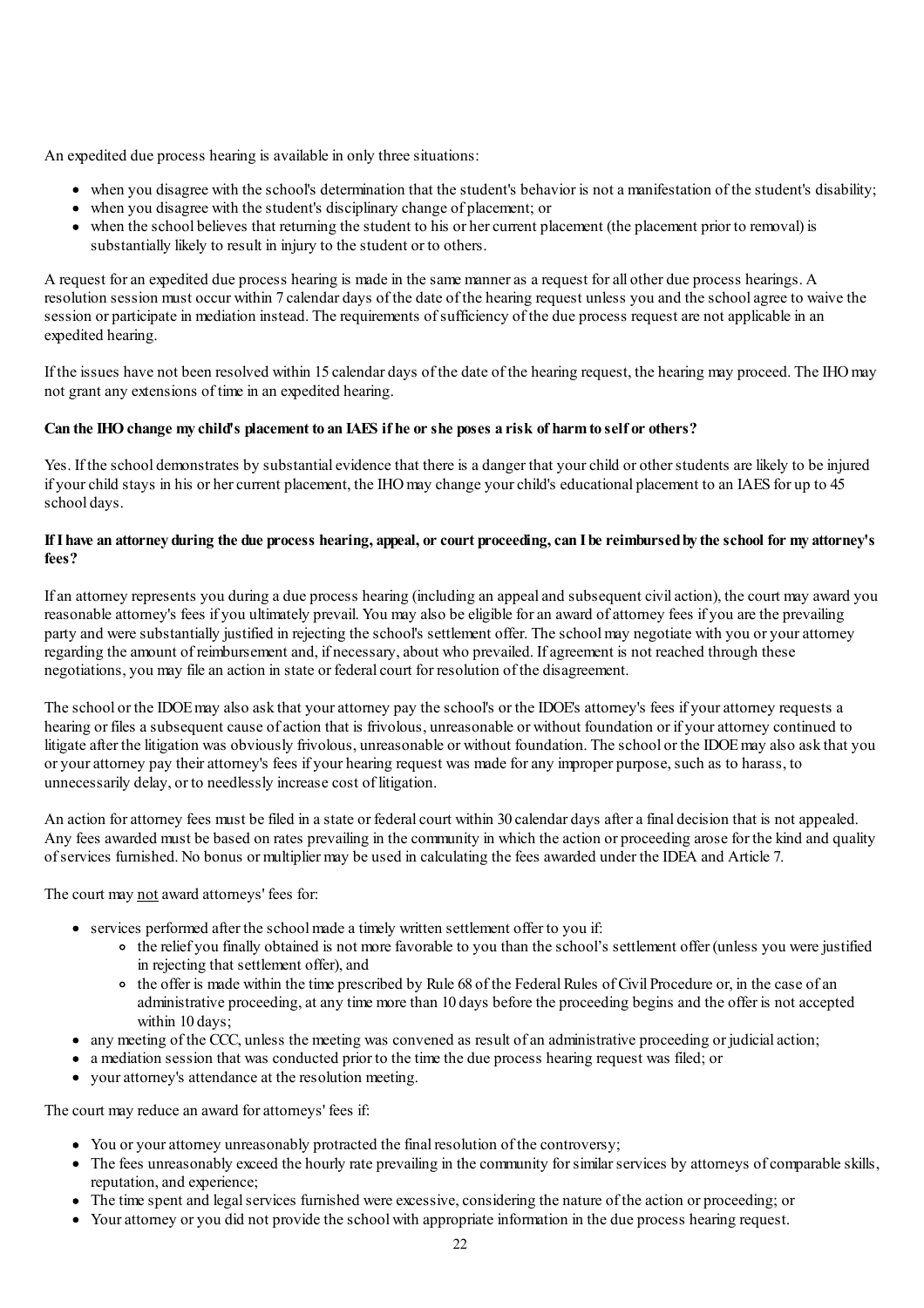The court may not reduce reimbursement forattorney fees if the court finds that the school (or in some cases, the IDOE) unreasonably protracted the final resolution of the action or proceeding or there was a violation of 20 USC 1415.

#### **Appeal**

If you disagree with the IHO's written decision, you may request a reviewof the decision by a civilcourt with jurisdiction. Your petition for judicial reviewmust be submitted within 30 calendar days of the date you receive the written decision fromthe IHO.

#### **Student's placement andstatus during due process proceedings (hearing, appeal, judicial review)**

Generally, during any of these proceedings, the student remains in his or her current placement, unless you and the school agree to a different placement. However, there are these exceptions to this general rule:

- If the proceeding involves the student's initialadmission to school, the student will be placed in school until the proceedings are completed,as long as you consent to such placement.
- If the proceeding involves a disagreement about the student's IAES, the student remains in the IAES chosen by the school for up to 45 school days, pending the IHO's decision, unless you and the schoolagree on a different placement.